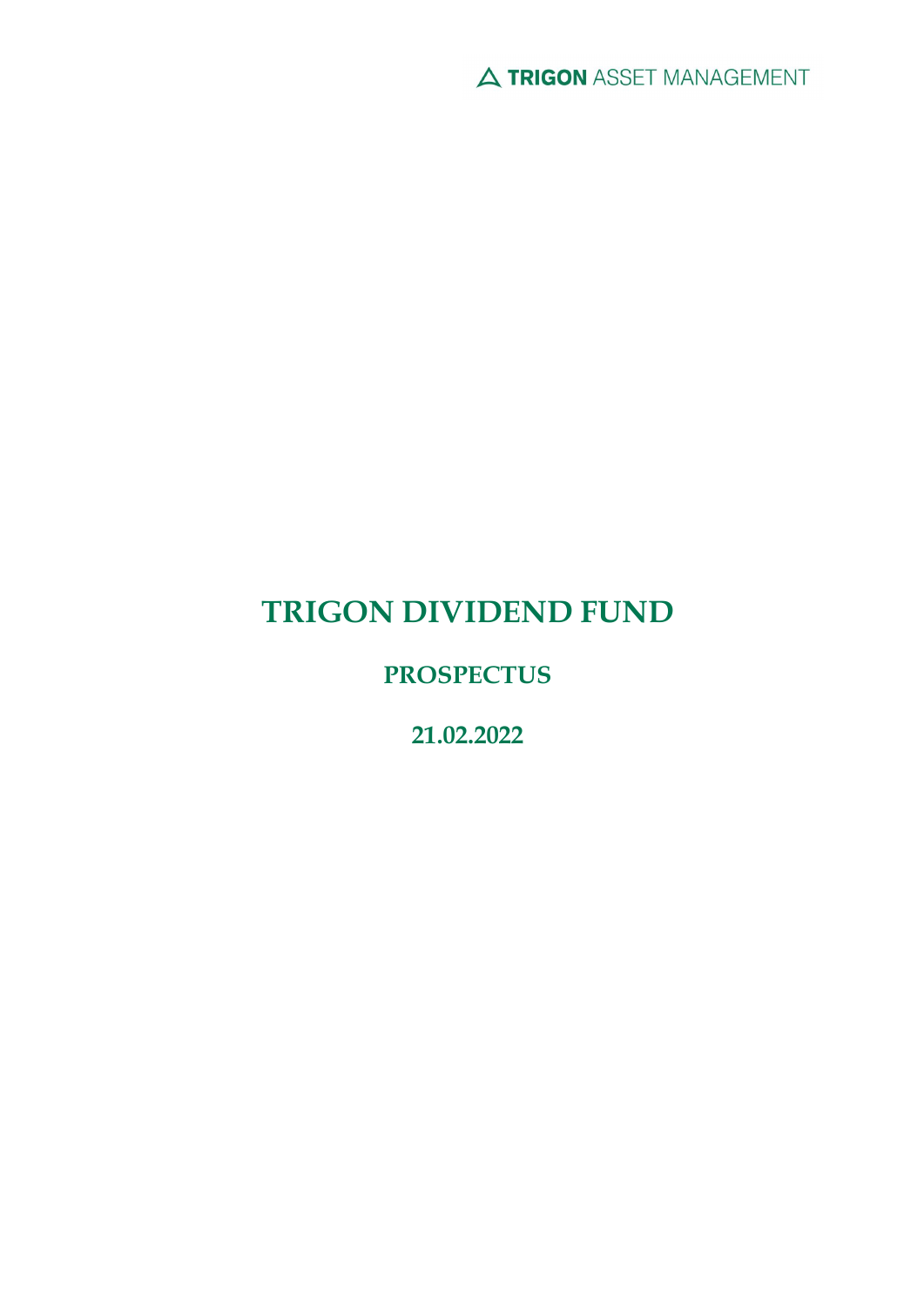## Important Notices

This is a prospectus for public offering of the units of Trigon Dividend Fund and (hereafter the "Fund") within the meaning of the Investment Funds Act of the Republic of Estonia (hereafter: "Prospectus"). The rules of the Fund (hereafter: "Fund Rules"), which are available at the location of the management company, and on the web page www.trigoncapital.com, constitute an integral part of this Prospectus.

Information contained in the Prospectus shall not under any circumstances be construed as a solicitation or recommendation to purchase or sell the units, as investment advice, or an offer of any other investment service or ancillary service. Each investor domiciled in any jurisdiction other than Estonia should understand the requirements for offering of the Fund and undertaking transactions with units, as well as taxation rules applicable in the jurisdiction of its residence. It is necessary to bear in mind that investor protection policies adopted by one jurisdiction may not necessarily apply to investments into a fund established in another jurisdiction.

Before making any investments into the Fund, investors should carefully examine the Prospectus and the Rules, should pay particular attention to investment risks, and assess their risk tolerance and, if necessary, consult with professional tax or investment advisors to evaluate, inter alia, i) the content of the Prospectus, the Rules, and the appropriate Annexes to the Prospectus; ii) the effects of the applicable legislation of the investors' jurisdiction of residence to their investments; iii) any legal, tax, financial and other consequences stemming from investment into the Fund.

Any offering of the Fund's units shall always take place in line with the provisions set out in the Prospectus, the Rules and the legislation applicable to the Fund. Misleading advertising or any other statements contrary to the Prospectus, the Rules or the legislation shall not be construed as having been approved by the Management Company.

The Prospectus is not intended for offering or selling the units, or otherwise intermediating the units in any country where such activities are illegal, or could give rise to additional obligations for the Management Company or the Fund. The Prospectus is not intended for offering or selling the units, or otherwise intermediating the same to any person to whom such offering is prohibited or restricted.

The units of the Fund have not been registered under the United States (hereinafter US) Securities Act of 1933 (hereinafter "Securities Act"), the US Investment Company Act of 1940, or any US state securities law. Therefore the units of the Fund shall not be offered, sold or otherwise intermediated in the United States, to US persons or for their benefit, unless such activities are conducted in a manner that do not obligate the Fund to register under the above referred legislation, and the Fund assumes no additional obligations as a result of the same.

If there are any discrepancies or ambiguities between the translation of the Prospectus in another language and the Estonian text of the Prospectus, the Estonian version of the Prospectus shall prevail.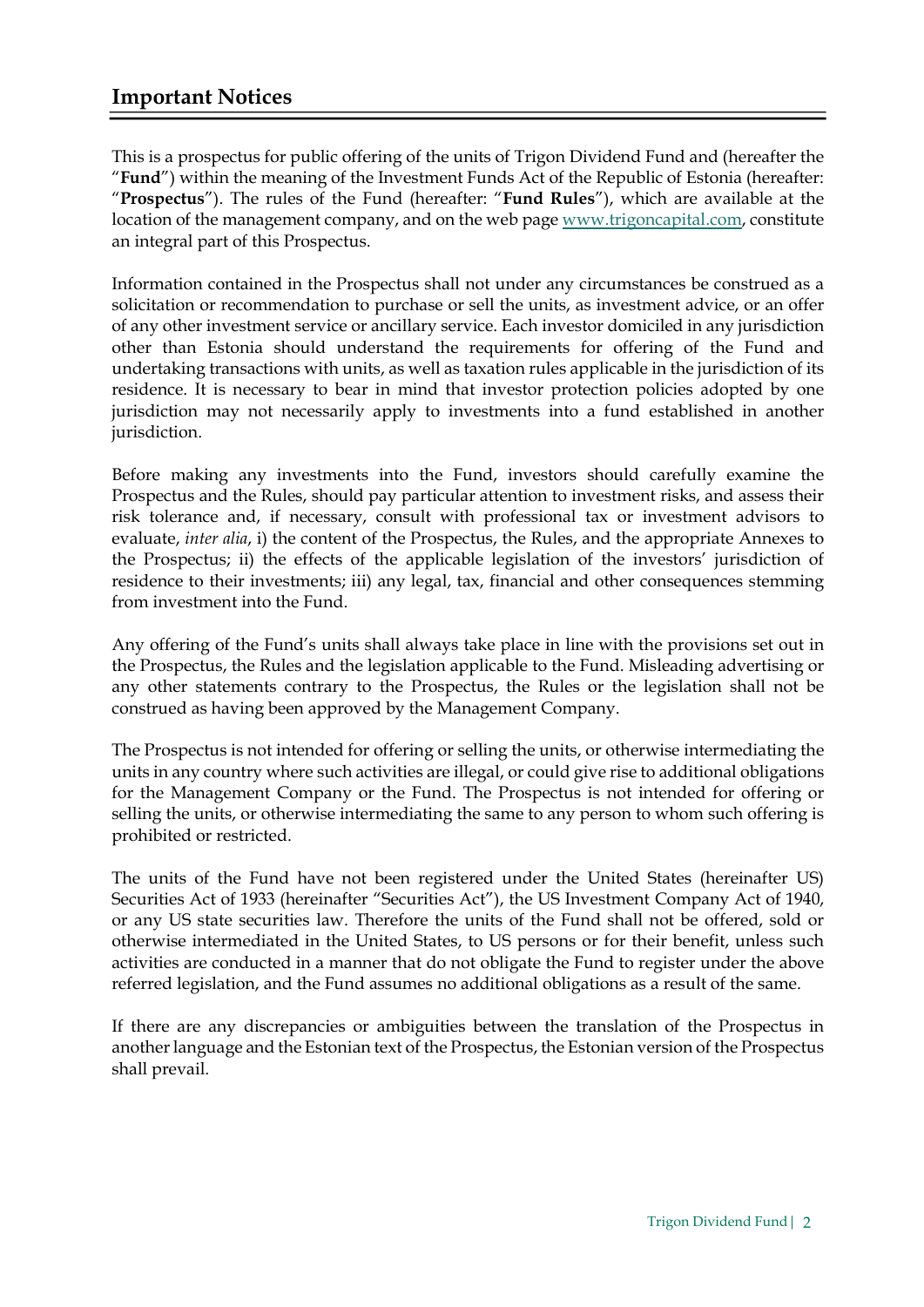## **Table of Contents**

| $\label{eq:1} \textbf{Description of a typical investor} \textcolor{black}{} \textcolor{black}{} \textcolor{black}{} \textcolor{black}{} \textcolor{black}{} \textcolor{black}{} \textcolor{black}{} \textcolor{black}{} \textcolor{black}{} \textcolor{black}{} \textcolor{black}{} \textcolor{black}{} \textcolor{black}{} \textcolor{black}{} \textcolor{black}{} \textcolor{black}{} \textcolor{black}{} \textcolor{black}{} \textcolor{black}{} \textcolor{black}{} \textcolor{black}{} \textcolor{black}{} \textcolor{black}{} \textcolor{black}{} \textcolor{black}{} \textcolor$ |  |
|------------------------------------------------------------------------------------------------------------------------------------------------------------------------------------------------------------------------------------------------------------------------------------------------------------------------------------------------------------------------------------------------------------------------------------------------------------------------------------------------------------------------------------------------------------------------------------------|--|
|                                                                                                                                                                                                                                                                                                                                                                                                                                                                                                                                                                                          |  |
|                                                                                                                                                                                                                                                                                                                                                                                                                                                                                                                                                                                          |  |
|                                                                                                                                                                                                                                                                                                                                                                                                                                                                                                                                                                                          |  |
|                                                                                                                                                                                                                                                                                                                                                                                                                                                                                                                                                                                          |  |
|                                                                                                                                                                                                                                                                                                                                                                                                                                                                                                                                                                                          |  |
|                                                                                                                                                                                                                                                                                                                                                                                                                                                                                                                                                                                          |  |
|                                                                                                                                                                                                                                                                                                                                                                                                                                                                                                                                                                                          |  |
|                                                                                                                                                                                                                                                                                                                                                                                                                                                                                                                                                                                          |  |
|                                                                                                                                                                                                                                                                                                                                                                                                                                                                                                                                                                                          |  |
|                                                                                                                                                                                                                                                                                                                                                                                                                                                                                                                                                                                          |  |
|                                                                                                                                                                                                                                                                                                                                                                                                                                                                                                                                                                                          |  |
|                                                                                                                                                                                                                                                                                                                                                                                                                                                                                                                                                                                          |  |
|                                                                                                                                                                                                                                                                                                                                                                                                                                                                                                                                                                                          |  |
|                                                                                                                                                                                                                                                                                                                                                                                                                                                                                                                                                                                          |  |
|                                                                                                                                                                                                                                                                                                                                                                                                                                                                                                                                                                                          |  |
|                                                                                                                                                                                                                                                                                                                                                                                                                                                                                                                                                                                          |  |
|                                                                                                                                                                                                                                                                                                                                                                                                                                                                                                                                                                                          |  |
|                                                                                                                                                                                                                                                                                                                                                                                                                                                                                                                                                                                          |  |
|                                                                                                                                                                                                                                                                                                                                                                                                                                                                                                                                                                                          |  |
|                                                                                                                                                                                                                                                                                                                                                                                                                                                                                                                                                                                          |  |
|                                                                                                                                                                                                                                                                                                                                                                                                                                                                                                                                                                                          |  |
|                                                                                                                                                                                                                                                                                                                                                                                                                                                                                                                                                                                          |  |
|                                                                                                                                                                                                                                                                                                                                                                                                                                                                                                                                                                                          |  |
|                                                                                                                                                                                                                                                                                                                                                                                                                                                                                                                                                                                          |  |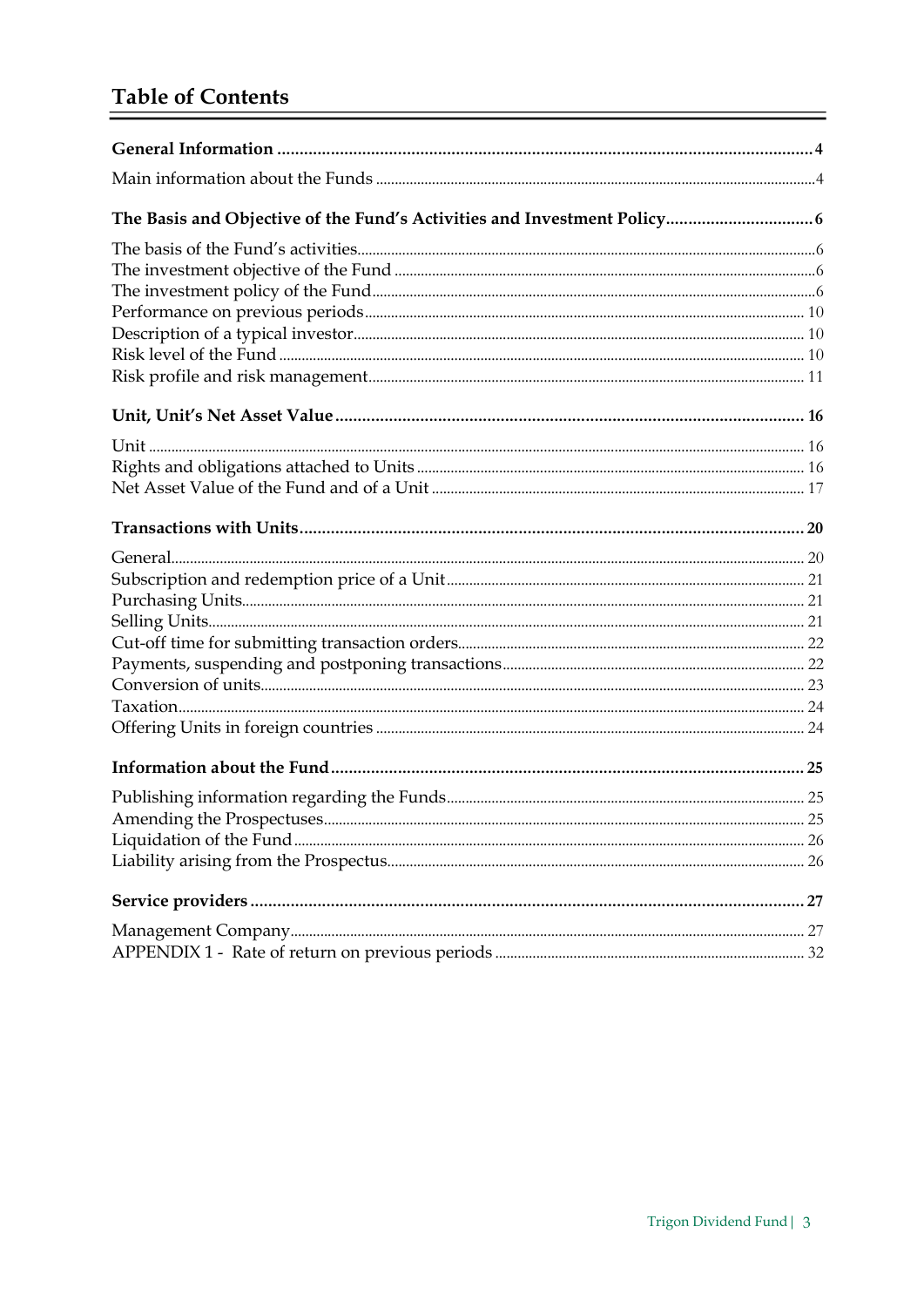## General Information

This is a prospectus for the public offering of the units of Trigon Dividend Fund (hereafter the "Fund") within the meaning of the Investment Funds Act of the Republic of Estonia (hereafter: "Prospectus"). The rules of the Fund (hereafter: "Fund Rules") are an integral part of this Prospectus.

| Legal status                  | The Fund is an open-ended public contractual investment fund registered in<br>the Republic of Estonia, which comply with the provisions of the Directive<br>of the European Parliament and Council 2009/65/EC, and the legislation of<br>the Republic of Estonia applicable to UCITS funds.                              |
|-------------------------------|--------------------------------------------------------------------------------------------------------------------------------------------------------------------------------------------------------------------------------------------------------------------------------------------------------------------------|
| <b>Location of the Funds</b>  | Pärnu mnt 18, Tallinn 10141, Republic of Estonia.                                                                                                                                                                                                                                                                        |
| Fund management<br>company    | AS Trigon Asset Management, registry code 11339670, registered address:<br>Pärnu mnt 18, 10141, Tallinn, Republic of Estonia, hereafter: "Management<br>Company".                                                                                                                                                        |
| Depositary                    | Swedbank AS, registry code 10060701, registered address: Liivalaia 8,<br>15040, Tallinn, Republic of Estonia, hereafter: "Depositary".                                                                                                                                                                                   |
| Auditor                       | AS PricewaterhouseCoopers, registry code 10142876, registered address:<br>Pärnu mnt. 15, 10141, Tallinn, Republic of Estonia.                                                                                                                                                                                            |
| Supervised by                 | The Financial Supervisory Authority (in Estonian: Finantsinspektsioon),<br>registered address: Sakala 4, 15030, Tallinn, Republic of Estonia.                                                                                                                                                                            |
| <b>Launch of the Funds</b>    | Trigon Diviend Fund <sup>1</sup> May 16th 2005                                                                                                                                                                                                                                                                           |
| <b>Fund units</b>             | The Fund unit (hereafter: "Unit") represents a unit-holder's share of the<br>Fund's assets. A Unit is a registered security. The Fund has three classes of<br>Units.                                                                                                                                                     |
| Unit price                    | The Management Company calculates and publishes the net asset value of<br>the Fund and of a Unit, and the issue and redemption price of a Unit at<br>least once for each banking day on the following banking day no later than<br>3 PM Estonian time and publishes the prices on its web page<br>www.trigoncapital.com. |
| Listing of units              | The Units are not listed on any stock exchange or other regulated and<br>publicly available securities market.                                                                                                                                                                                                           |
| Public offering<br>abroad     | The list of the countries where public offering of the Funds' Units is<br>allowed is published on the web page of the Management Company<br>www.trigoncapital.com. Different investment funds and different Unit<br>classes are registered for offerings in different countries.                                         |
| Publication of<br>information | Important information and documents relating to the Fund, inter alia, the<br>Rules, the Prospectus, the key investor information documents and<br>financial accounts, are available on the Management Company's web page<br>www.trigoncapital.com and at the location of the Management Company.                         |
| <b>Financial</b> year         | The financial year of the Fund is January $1st$ – December 31 <sup>st</sup> .                                                                                                                                                                                                                                            |
| <b>Income of Funds</b>        | The income of the Fund's C Unit and eQ Unit is reinvested.                                                                                                                                                                                                                                                               |
|                               | The income of the Fund's D Unit may be pad out to the unitholders with<br>the Management Company's decision.                                                                                                                                                                                                             |

Main information about the Funds

<sup>1</sup> Previously named as Trigon New Europe Growth Fund and Trigon Baltic Fund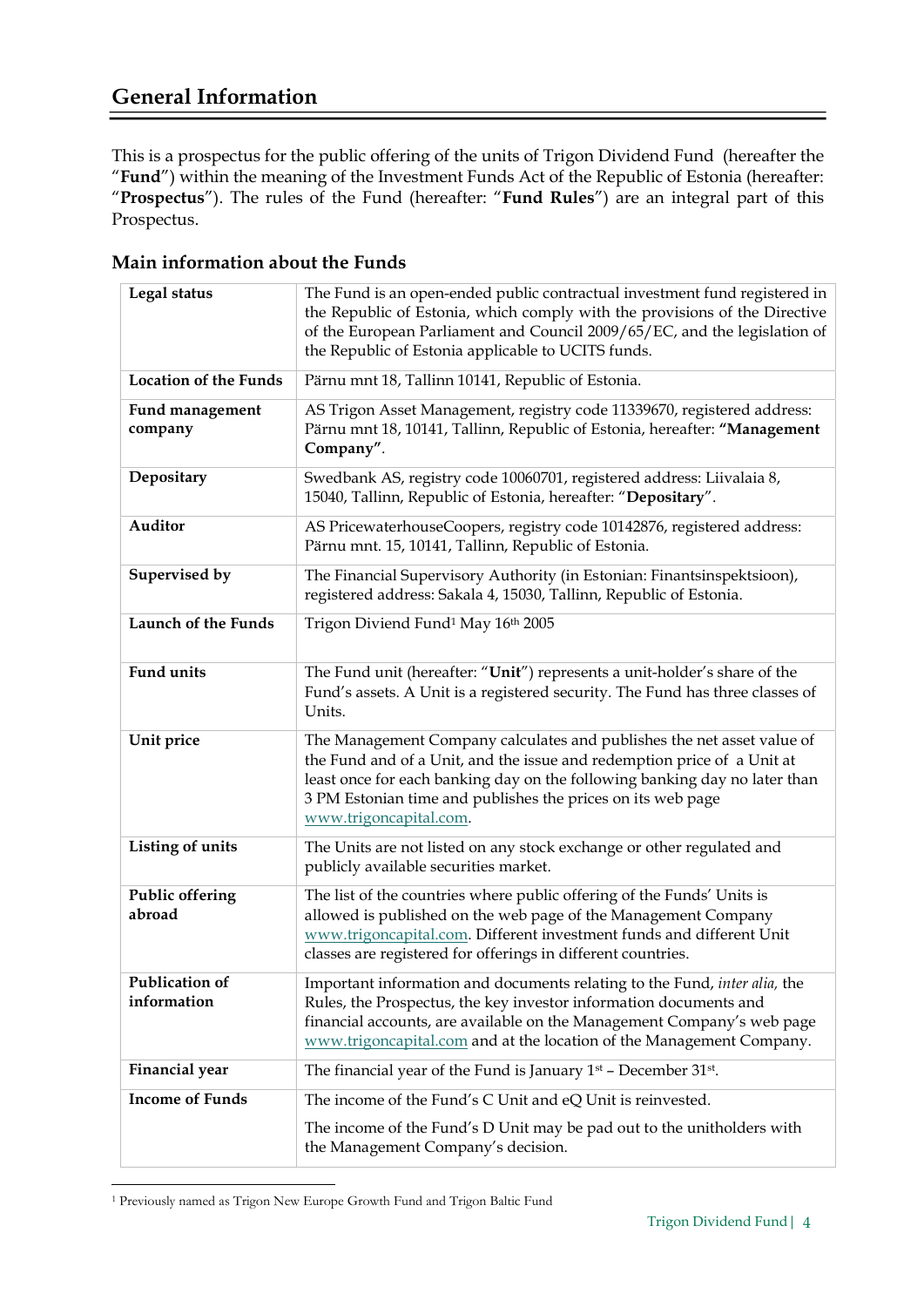| Registrar             | Swedbank AS, registry code 10060701, registered address: Liivalaia 8,<br>15040, Tallinn, Republic of Estonia, (hereafter: "Registrar"). The Registrar<br>registers the Units, and any data pertaining to the same in the register of<br>units.                     |
|-----------------------|--------------------------------------------------------------------------------------------------------------------------------------------------------------------------------------------------------------------------------------------------------------------|
| <b>Transfer Agent</b> | Swedbank AS, registry code 10060701, registered address: Liivalaia 8,<br>15040, Tallinn, Republic of Estonia, (hereafter: "Transfer Agent"). The<br>Transfer Agent shall organise issue, redemption, and exchange of Units,<br>and activities connected with them. |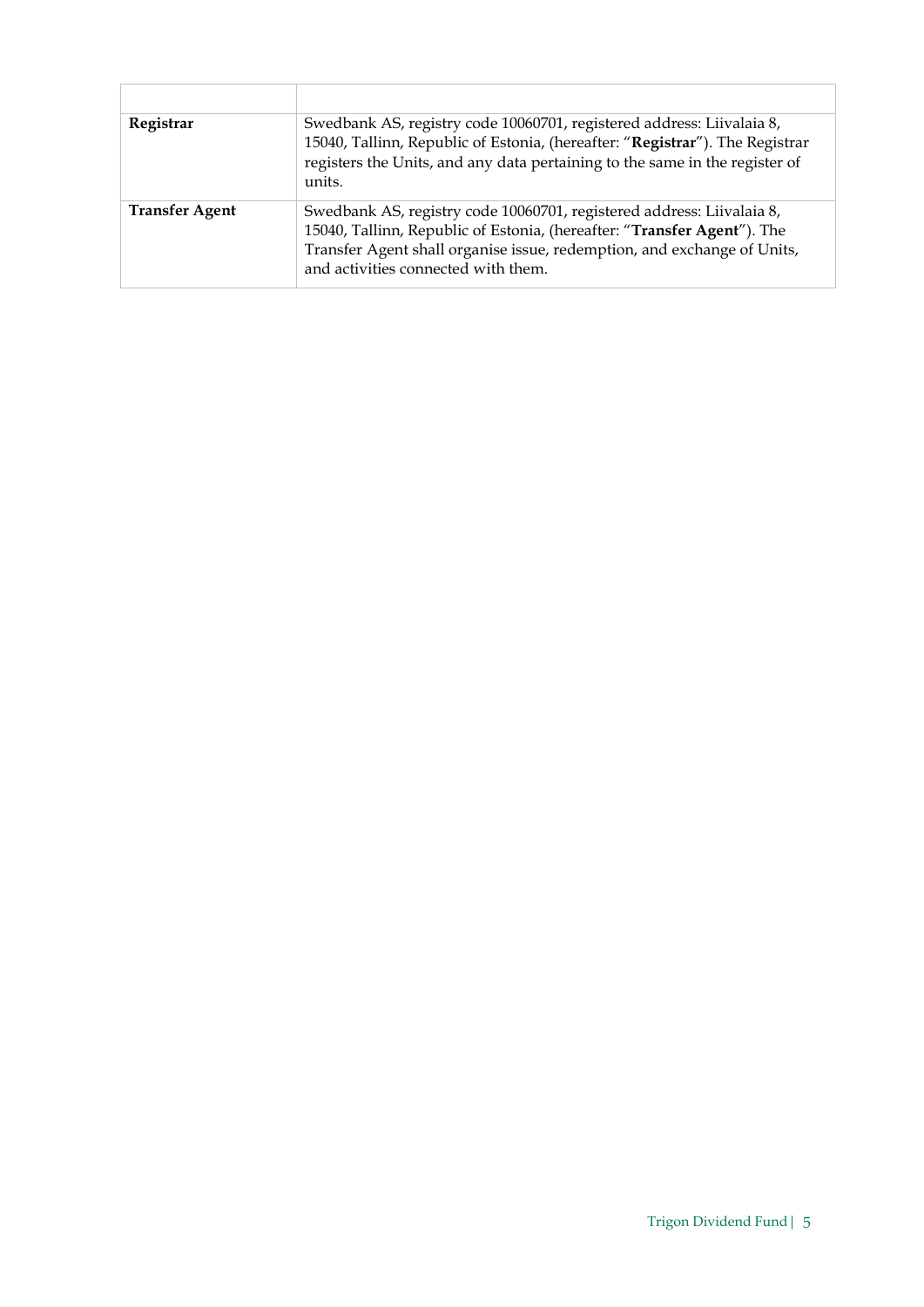#### The basis of the Fund's activities

The Fund is a pool of money raised through public issue of Units, and of other assets acquired by investing such funds, that belongs collectively to unit-holders and is managed by the Management Company. The basis of the Fund's activities and the relations between unitholders and the Management Company have been laid down in the legislation of the Republic of Estonia, Prospectus and the Fund Rules of the Fund.

#### The investment objective of the Fund

The general objective of the Fund's activities is long-term capital growth. Before making an investment decision, please refer to the description of a typical investor profile in section of "Description of the Typical Investor" of the Prospectus, and the potential risks associated with investing in the Fund, that are further described below under section 'Risks' of the Prospectus.

#### The investment policy of the Fund

#### General principles

The Management Company invests the Fund's assets in the equity markets and in other securities all over the world. The Fund's investments are geographically diversified between different global financial markets. The aim of the Fund is to invest mainly in the securities with high dividend yields or securities with increasing dividend yields.

The Fund invests mainly in equity shares, but may also invest in other asset classes, which may from time to time mean that the Fund has no equity positions. The Fund's investment policy is not specialized by specific sector, region or issuer. The Management Company applies active investment management techniques in management of the Fund, deciding the allocation of investments into different regions, sectors, asset classes and investment objects in the course of day-to-day management. Depending on the market situation, the distribution of the fund's assets between different asset classes and instruments can vary significantly.

#### Permitted instruments and investment restrictions

When making the investments, the Management Company shall take into account the investment objective and policy of the Fund, imperative investment restrictions and risk diversification requirements provided in the Prospectuses and in the applicable laws.

The Fund's assets may be invested in shares, other similar tradable rights; bonds, convertible bonds and other tradable debt obligations; subscription rights and other tradable rights granting the right to acquire securities; money market instruments, and tradable depositary receipts (collectively referred to as the "securities"); derivative instruments; shares and units of investment funds; deposits of credit institutions. The Fund may invest in the currencies of the investment region of the Fund.

In addition to shares and other similar tradable rights, the assets of the Fund may be invested into other permitted securities, deposits in credit institutions and currencies of the investment region. In addition to the above, up to 10% of the Fund's assets may be invested into units or shares of other investment funds, subject to restrictions provided in the applicable laws. The assets of the Fund may be invested into units or shares of other funds managed by the Management Company or into units or shares of funds managed by another fund management company belonging to the same group as the Management Company, subject to and in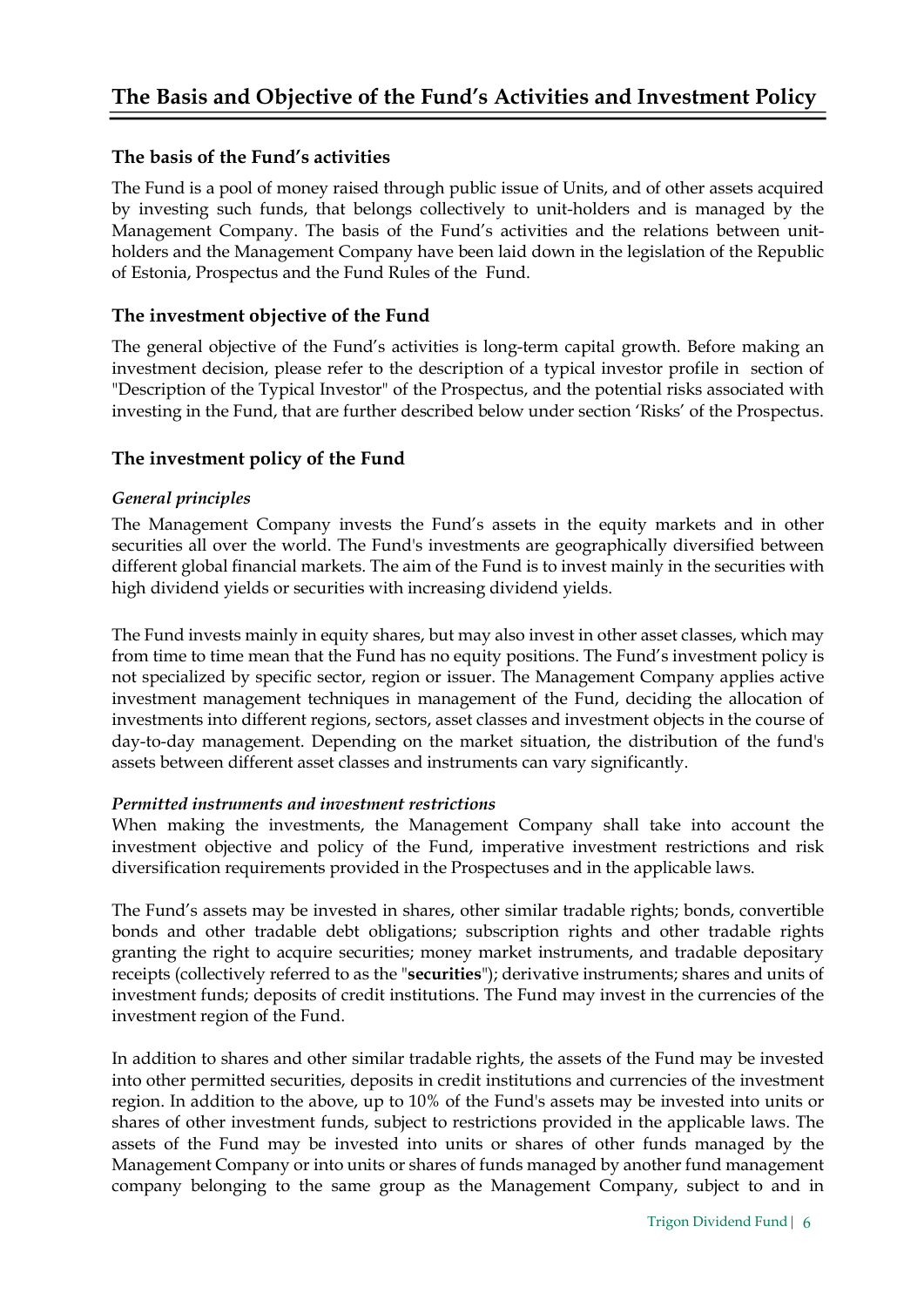accordance with the applicable laws. Funds' assets may also be invested into shares and units of closed-end investment funds, subject to and in accordance with the Investment Funds Act.

Up to 100% of the assets of the Fund may be invested into securities that are transferable and meet at least one of the following conditions: (i) the securities are traded on a regulated market of an EEA Member State or other regulated marketplace in such country which operates regularly and is recognised and open to the public, (ii) the securities are traded on a stock exchange or other regulated market of a third country which operates regularly and is recognised by such country, and open to the public for securities transactions, provided that the choice of such stock exchange or market has been approved by the Financial Supervision authority, or is located in the investment region of the Fund, as provided in the Fund Rules; (iii) securities are not traded on the markets referred to in points (i) or (ii), but pursuant to their conditions of issue, the securities shall be admitted to the regulated market referred above within 12 months after the issue of the securities. The Fund may invest up to 10% of its assets into securities other than those referred to above in this paragraph. The assets of the Fund may be invested in money market instruments that do not meet the aforementioned conditions, provided that issuer or the issue meet the investor protection requirements arising from the applicable laws.

The assets of the Fund may be invested only in the deposits of credit institutions with a maturity of not more than 12 months. Up to 20% of the Fund assets may be deposited with any single credit institution. The provisions of this section do not apply to the Fund's current accounts with the depositary or overnight deposits.

The assets of the Fund may be invested in covered bonds issued by one credit institution to the extent of up to 25% of the value of the assets of the Fund in accordance with the Investment Funds Act.

The Fund shall not invest in immovable property, precious metals and securities that give rights to precious metals. The assets of the Fund may be invested in securities related to immovable property.

#### Transactions with derivative instruments

The Fund may enter into derivative transactions, subject to and in accordance with the Investment Funds Act and any acts issued thereunder, as well as the internal procedures of the Management Company. The assets of the Fund may be invested only in derivative instruments, where the underlying consists of, or the price is directly or indirectly dependent on any of the following factors:

- a) the deposits of credit institutions into which the Fund may invest;
- b) the securities to which the Fund may invest;
- c) the units or shares of another investment fund to which the Fund may invest;
- d) various securities indices;
- e) the currency in which the Fund may invest.

The derivative transactions stipulated in points (a) to (d) may be conducted only for the purposes of hedging risks against fluctuation of the value of the assets and interest rates. With derivative transactions specified in clause (e), the Management Company is also allowed for the achievement of the investment objectives of the Fund. Transactions with derivative instruments may not cause deviation from the Fund's investment objectives or policy.

The Fund's total exposure relating to derivative instruments may not exceed the total net asset value of the Fund. The exposure to derivative instruments acquired over-the-counter may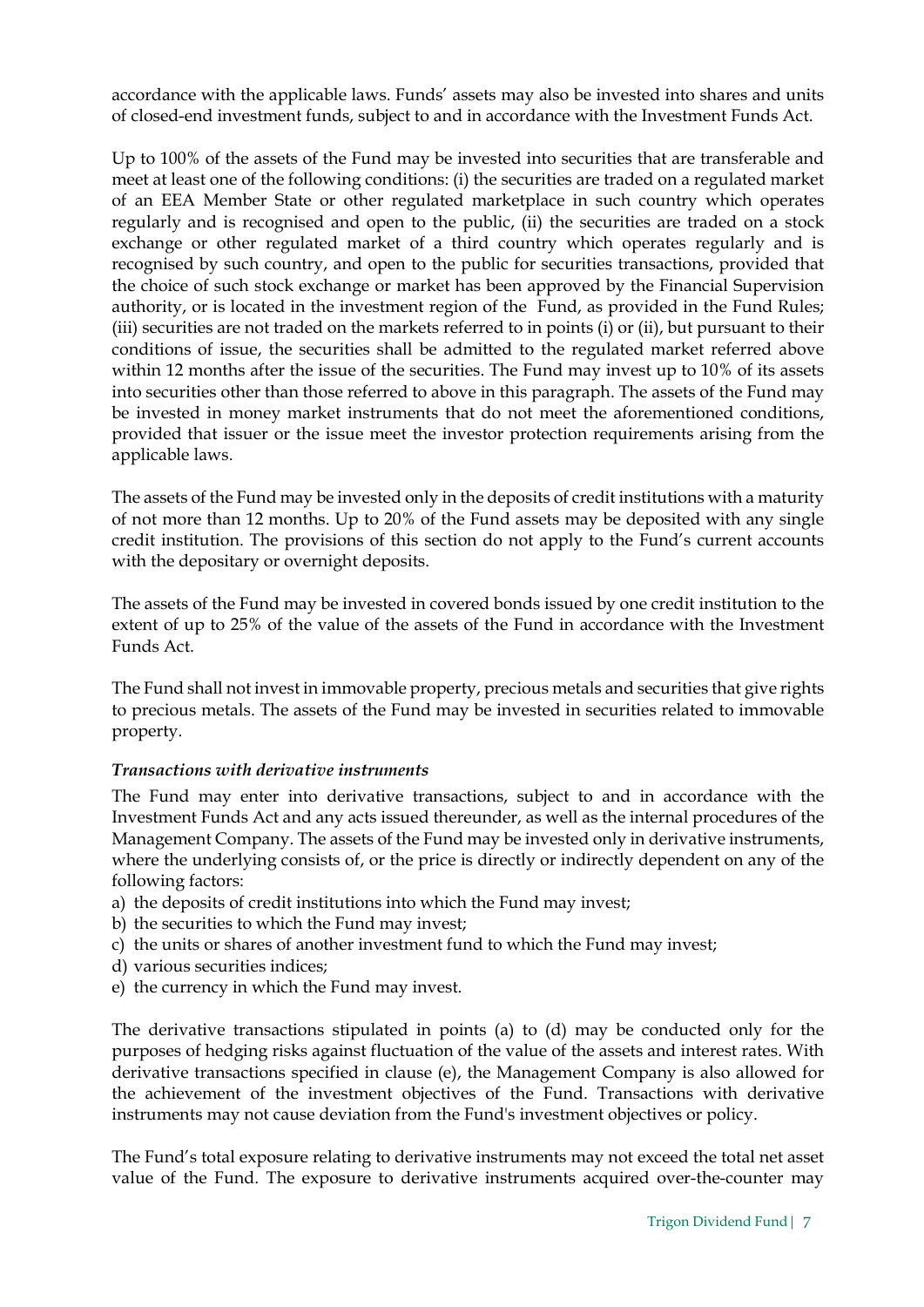amount to 10% of the value of the Fund's assets if the counterparty is a credit institution where the Fund is permitted to make deposits pursuant to the applicable law. The derivative exposure with respect to another person may be up to 5% of the Fund's assets. According to the assessment of the Management Company, investing into derivative instruments does not significantly increase the Fund's risk level as such transactions are mostly used for hedging risks.

Sometimes securities are issued to enable foreign investor indirect exposure to a particular company's equity instruments (for example global depository receipts). This is more prevalent in markets where foreign ownership is restricted. The Fund can invest into such securities if the Management Company believes that there is a satisfactory analysis made on the counterparty issuing the derivative and the terms of the derivative.

Risks related to the investment activities, including relating to derivative transactions, are further described below under section 'Risks'.

#### Risk diversification requirements

Unless otherwise provided in the Prospectuses or laws, (i) not more than 10% of the market value of the assets of the Fund may be invested in securities issued by one person; (ii) the total value of securities issued by one person, including covered bonds and money market instruments and derivative instruments, and deposits placed with that person may not account for more than 35% of the value of the Fund's assets; (iii) the value of securities and money market instruments issued by one person, and the value of the deposits placed with that person and the derivative transactions in that person may not amount to more than 20% of the value of the Fund's assets.

If the value of securities and derivatives issued by one person exceeds 5 % of the market value of the Fund's assets, the total value of all such positions may not be more than 40% of the market value of the Fund's assets. This limitation does not apply to over-the-counter derivative transactions where the counterparty is a credit institution or financial institution that is subject to a prudential supervision.

The restriction specified in the section above shall not apply and the value of securities issued by one person may constitute up to 35% of the value of the Fund's assets if their issuer or guarantor is: (i) an EEA Member State or local authority of an EEA Member State, (ii) a third country, or (iii) an international organisation to which at least one EEA Member State belongs.

Up to 20 % of the value of the assets of the Fund may be invested in the securities and money market instruments issued by persons belonging to the same consolidation group.

#### Other restrictions

The Management Company shall not acquire or hold on the account of the Funds, either directly or indirectly, a qualifying holding through any shares carrying voting rights or other equivalent rights. For the account of the Fund, the maximum holding acquired or held in one person is:

- a) 10% of non-voting shares;
- b) 10% of the debt securities issued by it;
- c) 10% of the money market instruments issued by it;
- d) 25% of the units or shares of another fund.

The restrictions above do not apply to the acquisition or holding of securities or money market instruments issued or guaranteed by a state or an international organisation in accordance with the law.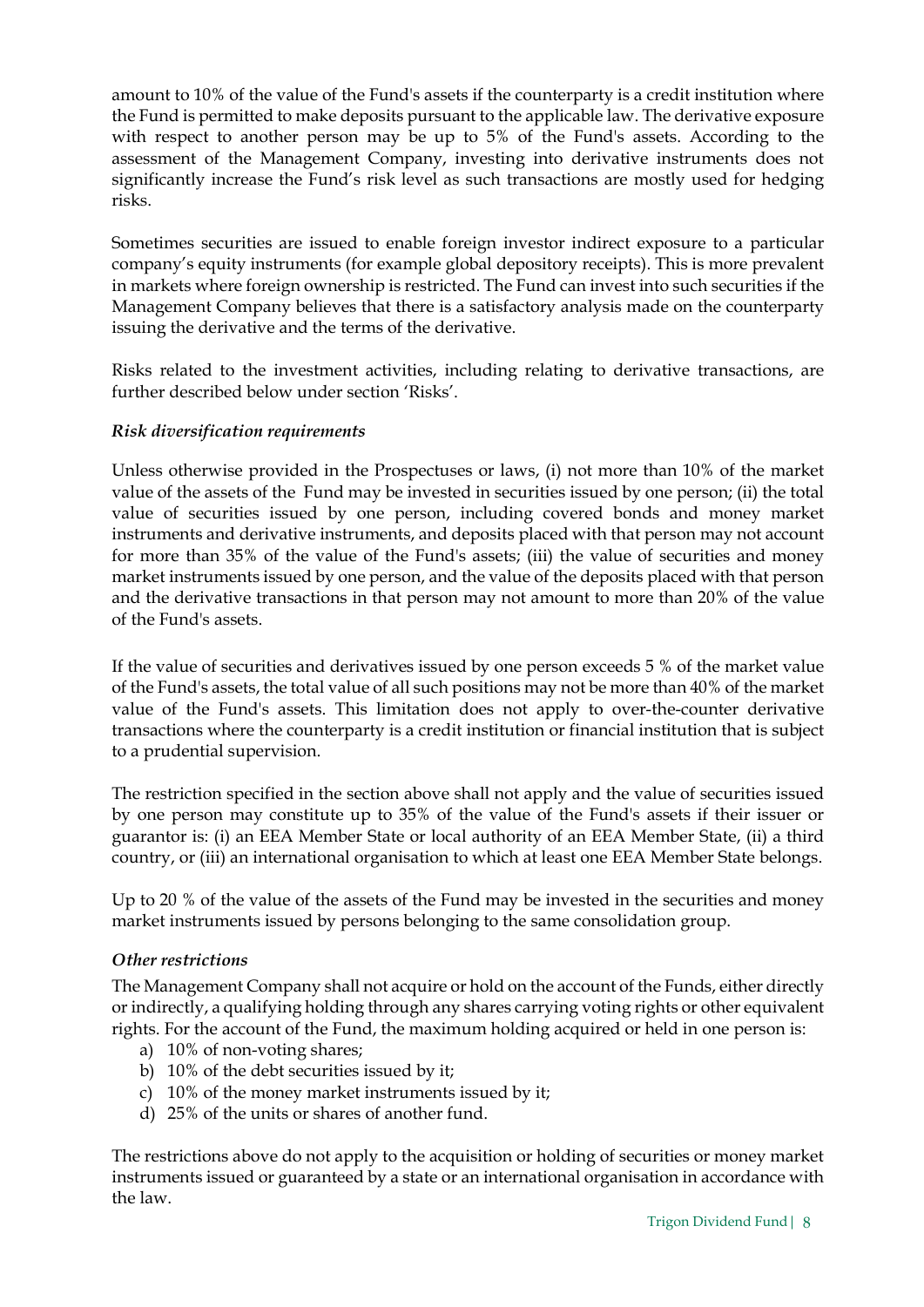#### Other permitted transactions

The Management Company may on behalf of the Fund guarantee issues of securities, borrow, enter into repurchase and reverse repurchase agreements and make other transactions of borrowing and lending securities. The Fund may borrow and assume other liabilities referred to above in the amount of up to 10% of a Fund's assets. The maturity of the loans and other liabilities of a Fund may be no more than three months.

In its daily investment activities the following additional principles are followed by the Fund:

- Loans are overdrafts taken on a temporary basis, not commercial loans. The Fund does not actively borrow money to fund its investment activity;
- Overdrafts are permitted to facilitate the settlement of transactions in the case of settlement mismatches;
- Overdrafts are to be closed as soon as possible considering the best interest of the Fund.

#### Investment and risk management techniques

The management company's investment strategy is based on two pillars: 1) an analysis of individual companies with a strong emphasis on business model knowledge and a thorough analysis of fundamentals; and 2) macroeconomic and sectoral analysis with the aim of finding investment opportunities based on macroeconomic cycles and trends, while assessing the risks to the sustainability and profitability of corporate business models. The Management Company evaluates a risk-to-profit ratio for each investment with a view to providing the investor with a portfolio whose risk/reward ratio is better than the equity market average.

The Management Company has established internal rules for risk management and reporting, including for identifying, managing, measuring and hedging risks. The Management Company implements risk management measures, which, inter alia, allow at any time to monitor and measure the risks of investment positions and their overall impact on the risk profile of the Fund's portfolio and to assess adequately and independently the value of derivative financial instruments acquired over-the-counter. The Management Company conducts regular compliance checks to monitor investment restrictions and risk diversification requirements. In the event of developments that result in conflict with the investment restrictions of the Fund's portfolio, the Management Company will immediately take measures to cure such breach.

According to the Prospectus and the Fund Rules, various techniques and instruments may be used for efficient portfolio and risk management, including derivatives.

The techniques and instruments used for efficient portfolio management must satisfy the following conditions:

- a) their use is economically viable and cost-effective;
- b) they are in line with the risk profile of the Fund and the Management Company's risk management rules and aim to reduce the risks and expenses associated with investing the Fund's assets, and generate additional income or profit;
- c) the risks associated with their use are adequately hedged by the risk management system applied;
- d) their use shall under no circumstances cause divergences from the investment objectives laid down in the Rules or Prospectuses of the Fund.

The Management Company is currently not planning to apply securities lending, repurchase or reverse repurchase agreements or other securities financing transactions for the purpose of efficient portfolio management.

#### Sustainability factors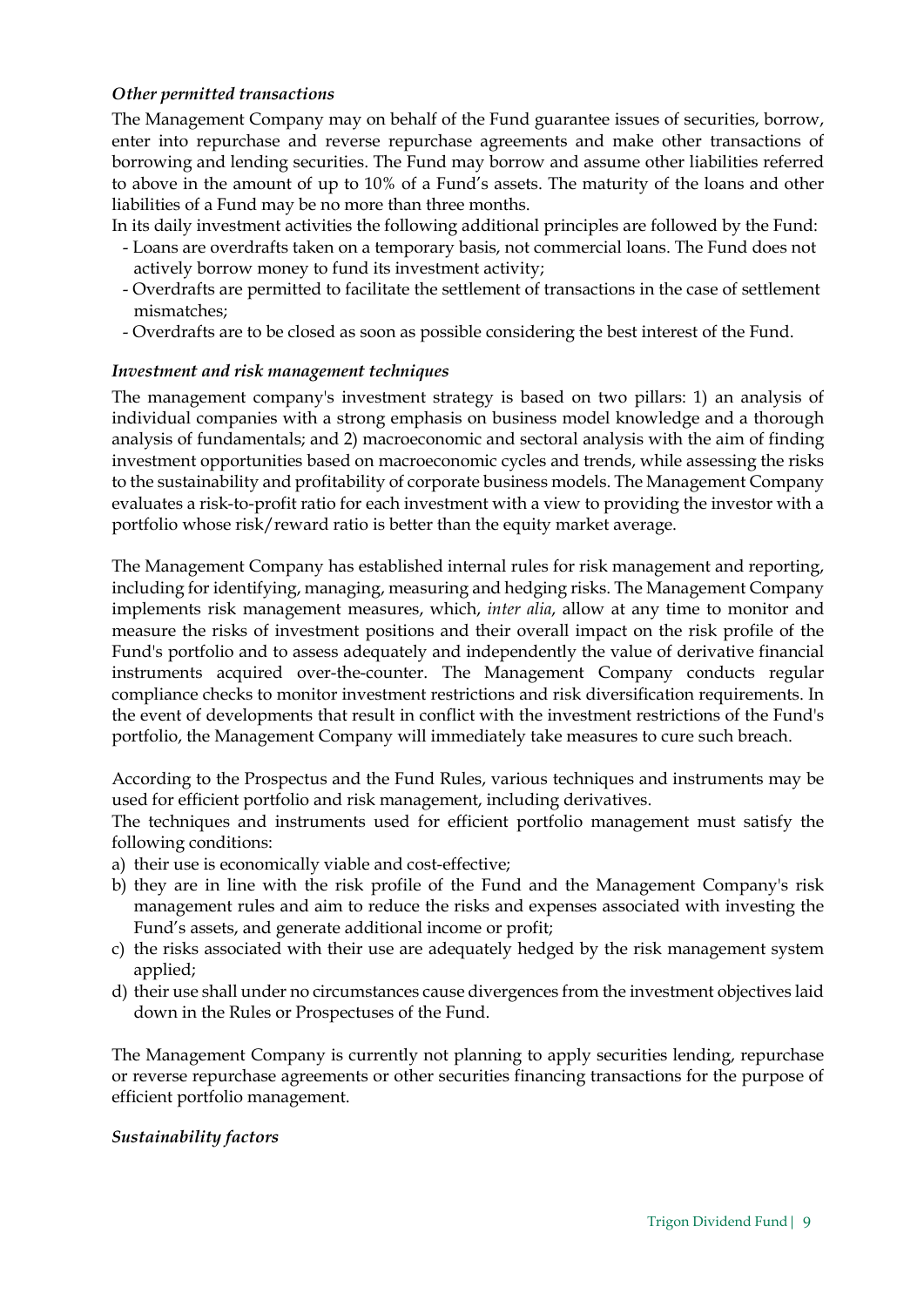Environmental, social and governance factors and in particular sustainability risks are considered in the investment decision-making process for the Fund. In this case, however, the Management Company decides which components are ultimately decisive from the perspective of overall risk and return and in consideration of general exclusion criteria.

The Management Company is not currently taking account of adverse impact of investment decisions on sustainability factors for the Fund. The available relevant data that must be used to determine and weight the adverse sustainability impacts are currently inadequate on the market.

The Fund's fundamental objective is not sustainable investment and the underlying investments in the Fund have no binding obligation to take account of EU criteria for environmentally sustainable economic activities within the meaning of Article 8 or Article 9 of Regulation (EU) 2019/2088. In accordance with the provisions of Article 7 of Regulation (EU) 2020/852 (EU taxonomy), attention is drawn to the following in this context:

The investments underlying this financial product do not take into account the EU criteria for environmentally sustainable economic activities.

However, the Management Company incorporates environmental, social and governance criteria into its investment decision-making (for more information please refer to the Responsible Investment Policy available on the Management Company's website www.trigoncapital.com).

#### Performance on previous periods

The rate of return achieved by the Fund in the past periods is presented in Appendix no 1 of the Prospectuses.

The rate of return achieved by the Fund in past periods does not guarantee that similar rate of return will be achieved in future periods. The Management Company does not guarantee to unit-holders the profitability of the investment into the Fund.

#### Description of a typical investor

The Fund is suitable to investors, who have significant previous experience in equity investments, and who can tolerate high volatility and risk level in his/her investments. When investing into the Fund the investor should be prepared to tolerate risks stemming from potential significant fluctuations on equity markets. A holding in the Fund is suitable as a part of a diversified investment portfolio. Due to the Fund's investment policy, the price of a Unit may be very volatile; therefore, it is recommended that investors have a long-term investment horizon (minimum 3 years). The Management Company strongly recommends the investor to discuss with a financial, legal and/or tax advisers before making the investment.

#### Risk level of the Fund

The Management Company uses a synthetic risk assessment model according to which the Fund may on the basis of the volatility belong to a risk class from 1 to 7. The higher the volatility, the higher the risk class. The volatility of the Fund is calculated using a standard method: on the basis of the weekly rates of return of the past 5 years, rescaled to a yearly basis. According to this method the Fund belongs to risk class 4 which means that the risk level of the Fund is medium. The specific information on calculation of the synthetic risk and volatility is available in the guideline of the European Securities and Markets Authority "CESR's guidelines on the methodology for the calculation of the synthetic risk and reward indicator in the Key Investor Information Document".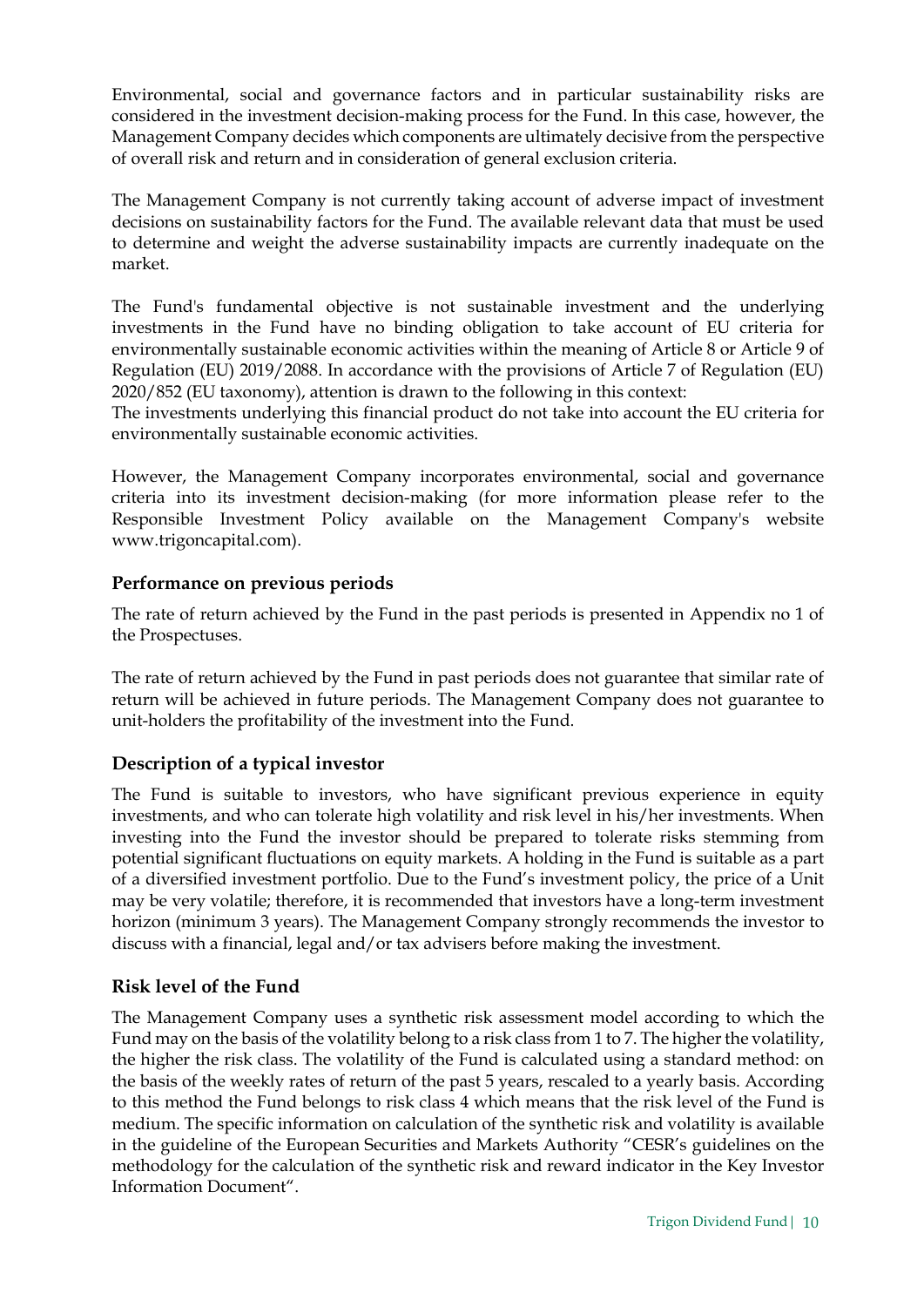Due to the investment policy of the Fund, the risk profile and risk level of the Fund may change over time.

#### Risk profile and risk management

Investing in the Fund is accompanied by various risks that may affect the return on the investment. The activities of the Fund may or may not be profitable; thus, there is no guarantee to unit-holders that they will get back the amount invested in the Fund or that it will grow. Past performance of the Fund does not guarantee similar results in the future.

While making any investment decisions, the investor should bear in mind that risks related to any investment decision lies with the investor. Therefore, before investing into the Fund the investor is encouraged to consult with financial and/or legal and/or tax advisers.

The risks described below are not comprehensive. Below is the overview of risks that are deemed as more relevant in relation to an investment into the Fund, considering its investment policy and objectives. An investor should also consider other potential risks accompanied with investment activities.

The risk profile related to the Fund's investment policy is the following:

#### 1. Risks deriving from direct investment activities

#### 1.1. Market risk

Market risk is a possibility that the market price of securities or other assets increases or decreases and thus affects the value of the Fund's assets on a daily basis. The development of the Fund's investments depends on the general developments in different equity and other securities' markets. These developments create daily volatility in the NAV of the Fund and the NAV impact may be significant, especially in a period of extraordinary large market movements.

Market risk factor is a very important risk factor to the Fund. In order to mitigate market risk, the Fund's investments are relatively diversified and derivative instruments may be used.

#### 1.2. Liquidity risk

Liquidity risk is a possibility that due to a market's low liquidity the Fund is not able to buy or sell shares at desired price level and therefore cannot at times follow their investment policy and/or cannot execute the redemption payments timely, especially in a situation where there would be several larger redemption orders at the same time. Provided that the Fund has difficulties in redeeming all redemption orders, the Fund may postpone or suspend the execution of the redemption orders until the Fund has sufficient free cash to pay out all redemption orders. Redemption orders given to the Fund for execution during the time of low market liquidity may also have a negative impact to the value of the investments of investors not redeeming.

Liquidity risk can materialize in situations of extraordinary large market movements or in longer periods of low equity market liquidity. Liquidity risk may also increase in situations where the market and credit risks are increasing, for example during the time of economic recession.

The investors should pay attention to the specific Fund related circumstances in relation to considering the liquidity risk. The Fund's assets are mainly invested in listed securities around the world, some of which may be of low liquidity. The Fund may also hold, to a limited extent, unlisted securities which have a significantly lower liquidity compared to listed securities. The foregoing may impair the liquidity of the Fund's investments.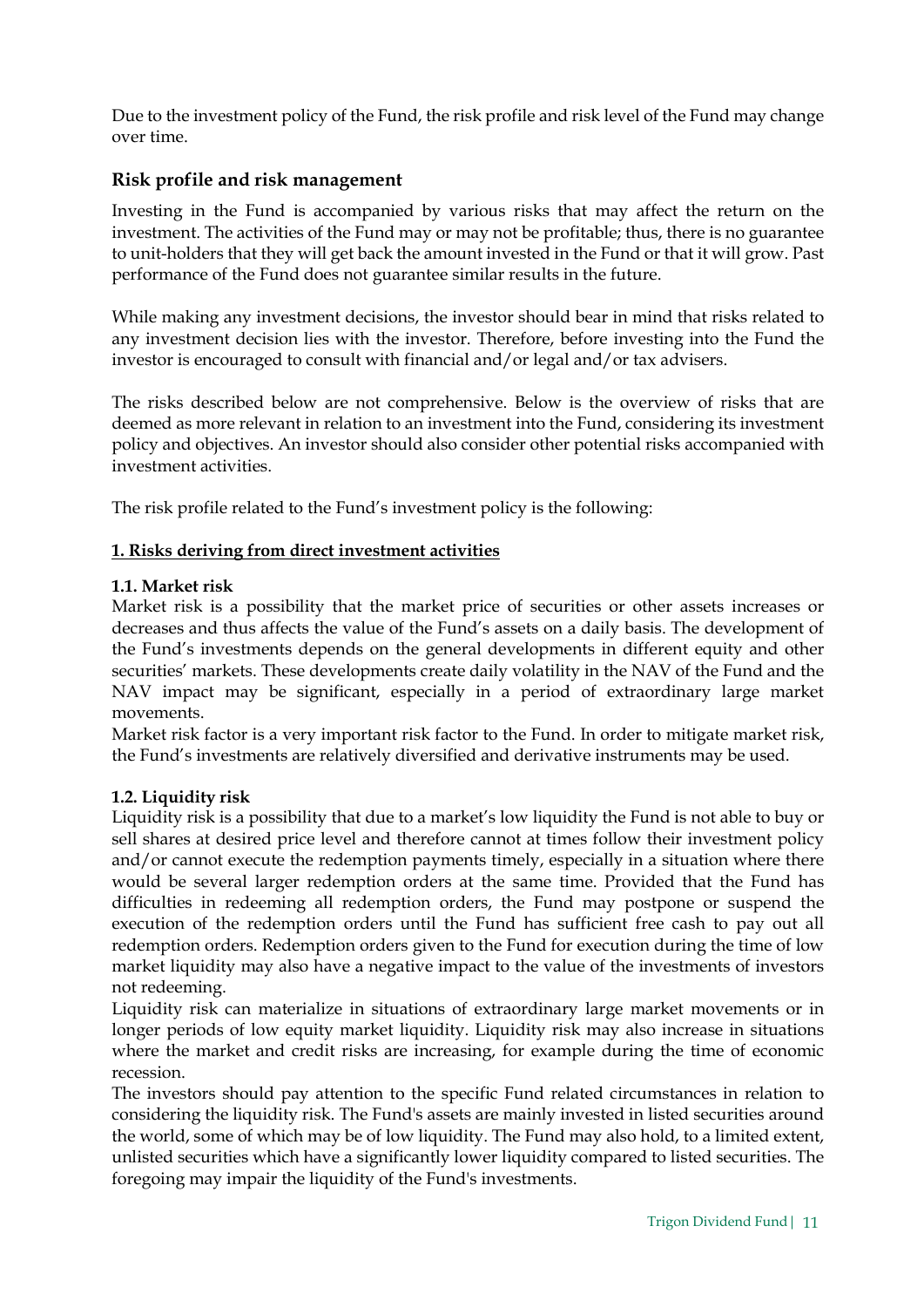To manage liquidity risk, the Management Company analyses, among other things, also the liquidity of each security before making an investment. Diversification of investments is also used to reduce the liquidity risk.

#### 1.3. Credit risk

Credit risk is a possibility that an issuer of a security, or a counter party to a transaction is unable to perform its obligations, whether in full or partially.

The Fund faces credit risk e.g. when making investments in fixed income instruments and when depositing money on a bank account. Credit risk can cause losses to the Fund. The credit risk factor is an important risk factor, but as the Fund focuses primarily in equity investments, the likelihood of significant credit risk related losses is relatively low.

#### 1.4. Currency risk

Currency risk is a possibility that due to movements in exchange rates the value of an investment nominated in its reference currency changes in an undesirable direction. The Fund makes its investments in equities quoted in different currencies in different countries. In addition, the Fund may have cash or other investments in different currencies. The daily movements in these currencies have a daily impact on the NAV of the Fund and from time to time these movements can be significant, especially in periods of extraordinary high currency market uncertainty and volatility.

This risk element is a very important risk factor to the Fund. The Fund may hedge partly or fully this currency risk element and derivatives may also be used. However, it is not the intention of the Fund to be fully hedged in different currencies.

#### 1.5. Inflation risk

Inflation in the target countries may affect the Fund's investments negatively through e.g. decreasing the value of the fixed income investments, creating downward pressure on the local currencies and through having adverse impact on the portfolio companies. This may happen e.g. in a situation of too easy monetary policy and of significantly increased reserves.

The Management Company monitors and if necessary, makes investment decisions taking into account possible inflation risks.

#### 1.6. Concentration risk

This is a possibility that an event or circumstance has a substantial impact on the Fund's returns due to the Fund's investments being focused on one or a small number of markets or asset classes or issuers.

Because the Fund is primarily focused on the equities asset class, the Fund's returns may be extensively affected by one particular event or circumstance affecting the equity markets.

The Fund rules and internal regulations set limits and restrictions to reduce the concentration risk.

#### 1.7. Issuer risk

Issuer risk arises from the specifics and success of the business activities of an issuer that could affect prices of securities issued by it (e.g. worsening of issuer's financial results due to poor decisions by the management, bankruptcy etc.).

All investments with the Fund's assets are exposed to issuer risk. Therefore, the issuer risk is considered an important risk to the Fund.

In order to minimise the issuer risk, the activities and financial statements of issuers are analysed and monitored.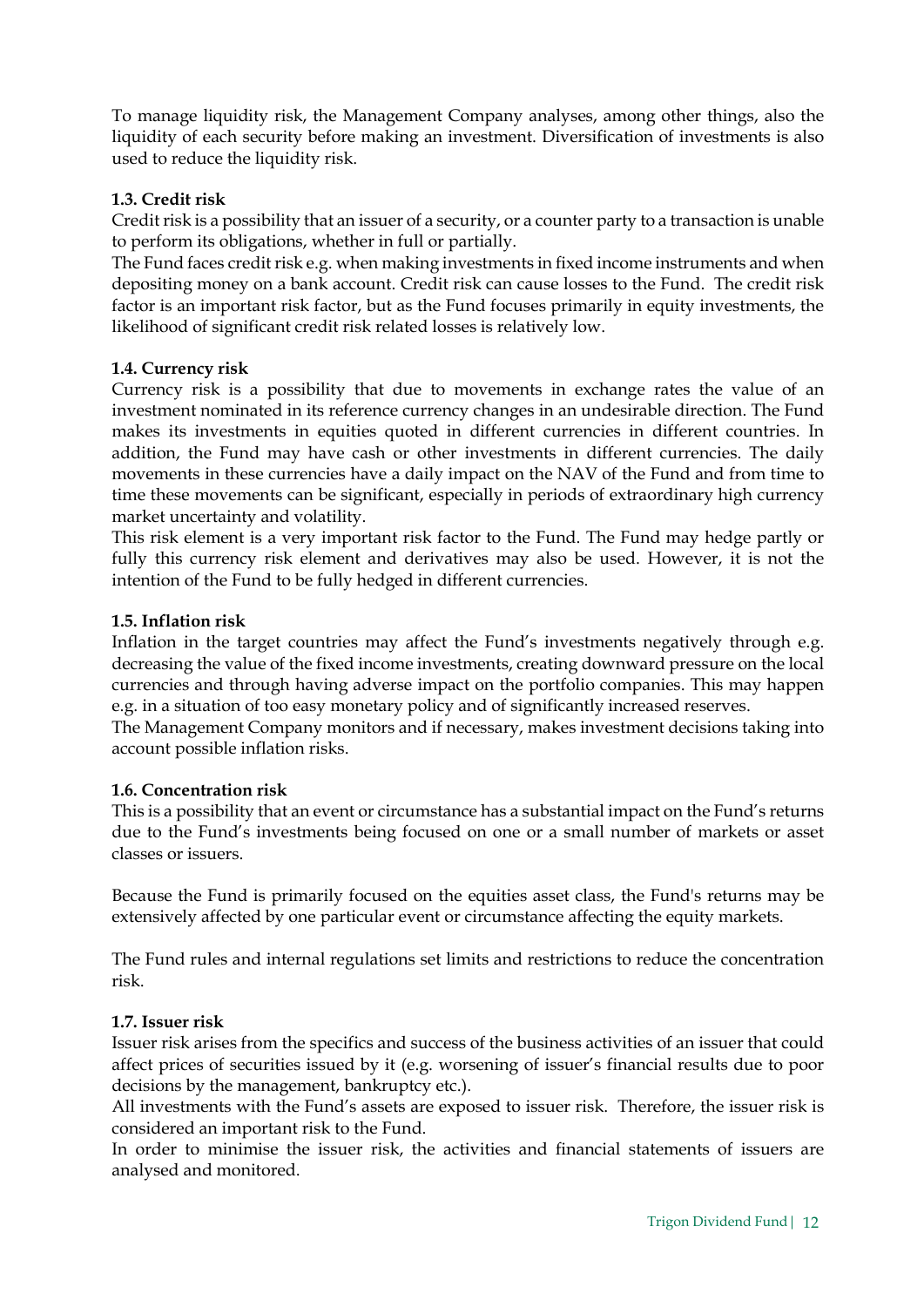#### 1.8. Volatility risk

The daily volatility of the Fund is high due to e.g. the fact that the assets of the Fund are mainly invested in equities and the assets of the Fund are partly or fully invested in securities of smalland mid-cap companies.

These factors increase the daily volatility and the risk level of the Fund significantly. The risk of loss due to market value reduction is described under market risk, but volatility risk exposes the investor additionally to timing-related risks. The volatility of the Fund can cause alternative costs to the investor. For example, a particular Fund Unit transaction might be executed with unfavourable timing meaning that a significantly better Fund Unit price could have been achieved if the transaction would have been executed for example the next day.

#### 1.9. Interest rate risk

Interest rate risk is a possibility that interest rates, yield curves, volatility of interest rates etc. changes in an undesired direction. Since the Fund invests mostly in equities, the interest risk is not very high to the Fund. The Fund's investments are diversified in order to reduce interest rate risk.

#### 1.10. Risks related to derivatives

In order to achieve its investment aims, the Fund may invest in, for example, the following derivatives:

Put options on shares – these derivatives represent the right to sell the security to the counterparty at agreed time and price;

Forward agreements on shares – an irrevocable agreement to sell or buy a particular security at the agreed terms;

Interest rate swaps and options – these help to reduce particular interest rate risks.

The Fund uses the derivatives from time to time mainly to hedge the risks.

There are at least two risks that all of the derivatives mentioned above are exposed to:

Counterparty credit risk – since a derivative is an agreement with a particular counterparty, the Fund is exposed to the credit risk of this counterparty;

Risks arising from the potential complexities of the derivative – although special attention is paid to using derivatives, there is a risk that, for example, due to human error the Fund manager engages in a derivative contract that does not achieve the desired aim.

#### 2. Legal risks

The Fund is subject to many different legal risks, e.g. changes in tax laws, regulatory environments, political environments, etc.

In order to reduce legal risks, the developments in the countries in which the Fund's assets have been invested or will be invested are analysed and monitored.

#### 3. Depositary risks

In most of the market the Fund is exposed to the risk of a failure in the depositary system. A large-scale malfunction in a depositary could cause us harm through the following effects:

- Difficulties in proving ownership over the securities owned;

 - Business interruption. The Fund is very likely to face difficulties and delays in selling or buying the intended securities;

 - A technological malfunction could cause some of the trades to settle so that the Fund will deliver its part of the trade but not receive the cash or securities that were intended.

In order to minimise depositary risk, the depositary is by law obliged to keep the Fund's assets segregated from its own assets or assets of other clients. The depositary is also allowed to choose the third parties safe-keeping the Fund's assets or securities with due care to secure the reliability of such third parties.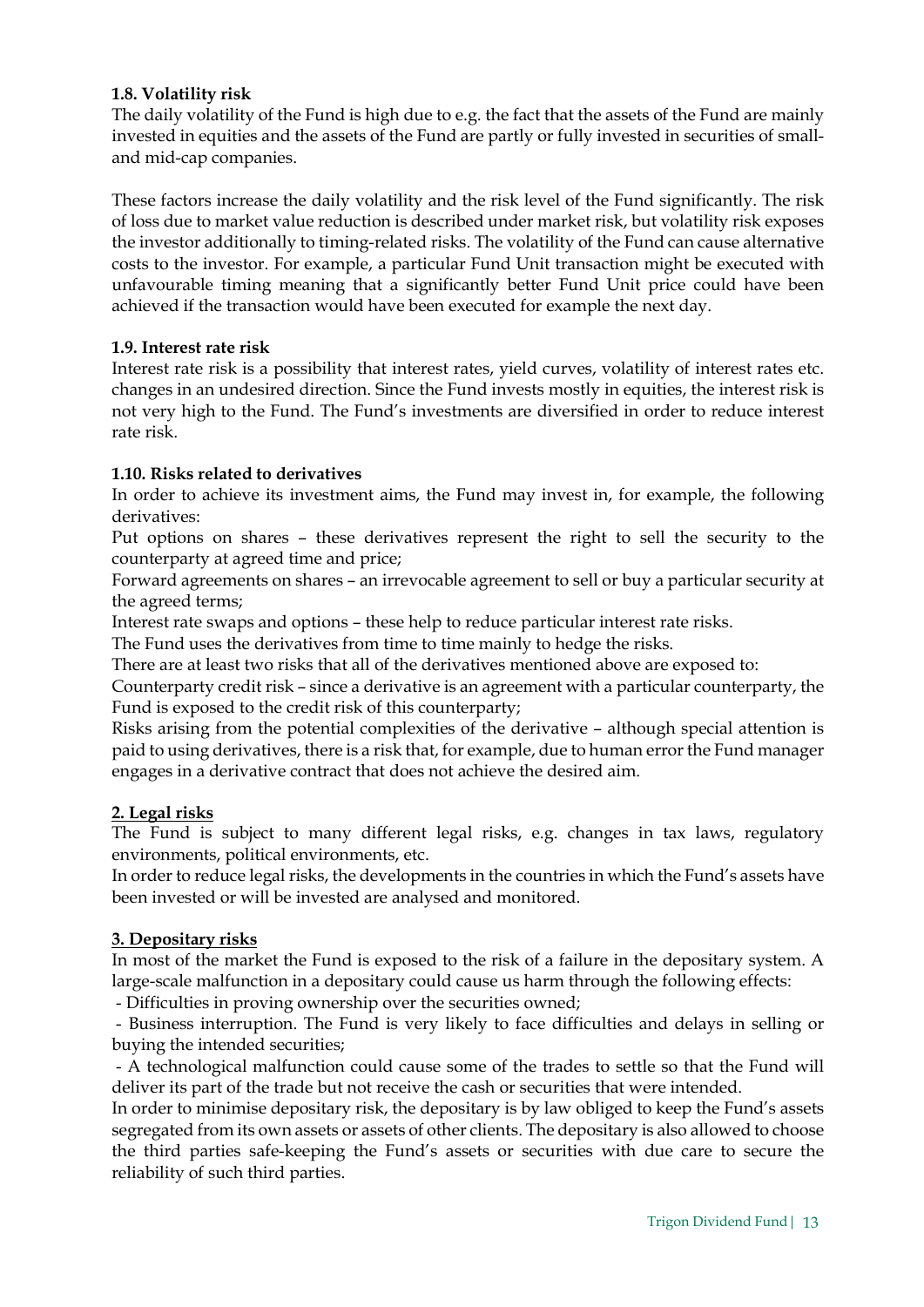It is assumed that the described risks are mitigated by the fact that typically the depositories are covered by direct or indirect guarantees provided by the state in case of financial difficulties, furthermore, the depositaries operate under the supervision of local financial supervisory authorities.

#### 4. Risks deriving from valuation of the assets of the Fund

The fair valuation of the assets of the Fund is a risk element, as there may be situations where it may be difficult, or even impossible, to objectively determine the fair value of each security and as there may be mistakes made in the valuation process due to e.g. human errors. As the Fund invests in small- and mid-cap companies the trading spreads in the market can be extremely wide affecting the company`s market valuations in significant proportions. The risk of correct valuation is highest for unlisted securities. In order to mitigate this risk, the Funds focus on listed equities, have clearly defined rules for determining the fair values and also subject to regular audits.

#### 5. Operational risks

In its operations the Fund faces different operational risks; e.g. counterparty risks, risks in settlement systems and risks relating to securities registries. Should the counterparty fail to meet its obligations e.g. in delivering securities in time, this may cause losses to the Fund. This is an important risk category for the Fund. The Management Company has clearly defined processes and risk limits in dealing with different operational risks.

#### 6. Sustainability risks

Sustainability risk is defined as the materialisation of an environmental, social or governance event or condition which could have a material adverse effect – whether actual or potential – on the value of the investment and therefore on the performance of the Fund. Sustainability risks can have a significant impact on other types of risk, such as market risks or counterparty risks.

#### 7. Risks deriving from potential conflict of interests

Potential conflicts of interest (e.g. transactions with related parties, overlapping of interests of related parties or conflict of interests between other Trigon funds) create an important risk factor for the Fund and may cause adverse impacts on the development of the Fund's NAV. For the purposes of managing this risk, the Management Company is monitoring potential conflicts of interests and has set up internal processes and rules for managing such situations.

#### 8. Specific risks related to the Fund

The Fund is exposed to risks arising from the Fund's objective of investing mainly in equities, so that one particular event may have a significant impact on the value of the portfolio due to the correlation of the respective share class. The Fund also invests mainly in small- and midcap companies. These companies are of lower liquidity and about them very little analytical information may be available. The Fund may partially invest in unlisted securities, which entails higher pricing and liquidity risk.

The description of risks outlined above does not constitute an exhaustive depiction of all risks associated with investment into the Fund. Investors should also consider other potential risks relating to investment activities.

When making an investment decision, investors are advised to read through the entire Prospectus, examine the Rules, as well as the key investor information document, the annual and semi-annual reports, other documents and information published on the Management Company's web page, and should rely on their own assessment vis-à-vis the risks and possibilities associated with the investment. Before investing into the Fund investors have to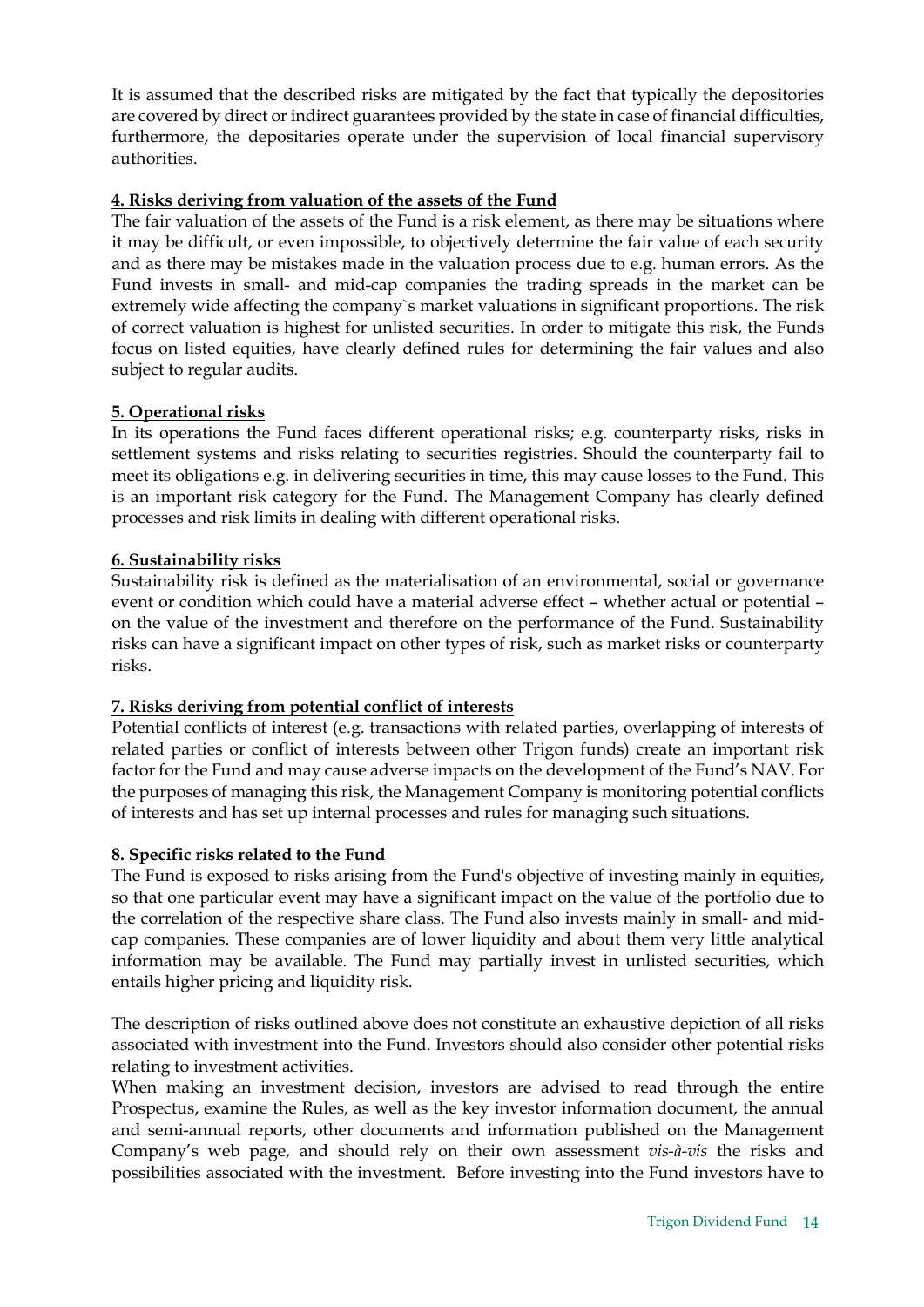be confident that the Fund's risk profile is acceptable for them. If necessary, investors should consult with an investment advisor.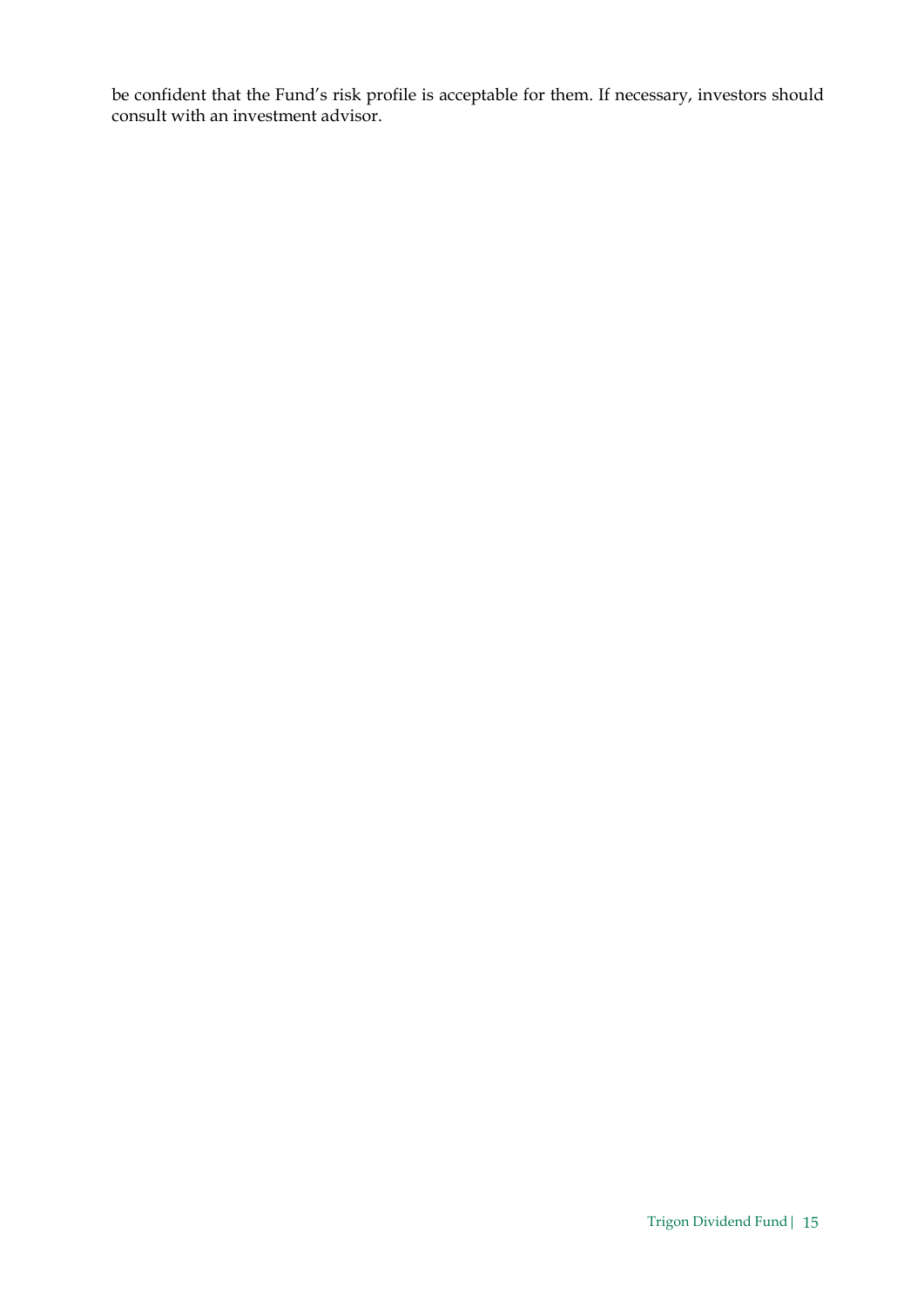## Unit

A Unit represents a unit-holder's share of a Fund's assets. A Unit is a dematerialised security.

|               | eQ Unit           | C Unit          | D Unit                 |
|---------------|-------------------|-----------------|------------------------|
|               |                   | Trigon Dividend | <b>Trigon Dividend</b> |
| Name.         | eQ unit           | Fund C unit     | Fund D unit            |
| <b>ISIN</b>   | EE3600076006      | EE3600102356    | EE3600001715           |
| Ticker        | <b>TRINESQ ET</b> | TRINSCC ET      | <b>TRINSCD ET</b>      |
| Nominal value | 10 euro           | 10 euro         | 10 euro                |
| Registrar     | Swedbank AS       | Swedbank AS     | Swedbank AS            |

The C and D Units of the Fund will be hereafter referred to as "Trigon Units". eQ Units of the Fund will be hereafter referred to as "eQ Units".

Until 28.02.2020, the Fund additionally had A Unit and B Unit. Those Units were merged with C Unit on 28.02.2020, which resulted in the exchange of A and B Units held by the unit-holders for C Units of the same value.

## Rights and obligations attached to Units

The rights and obligations attached to a Unit with respect to a unit-holder shall enter into force upon issuing a Unit and shall terminate upon redeeming a Unit. The Unit is considered to be issued and the Units' right of ownership and the rights and obligations of the unit-holder arising from the Units are deemed to have been created and the Units are accordingly redeemed or transferred and the rights and obligations arising thereof shall be terminated upon making of the respective entry in the Units register. The unit-holder has the right to rely on the entry of the Units Register for exercising its rights and obligations in relation to third parties.

A Unit does not grant to unit-holder the right to participate in the investment management of the Fund. The Fund does not have a general meeting and the unit-holders are not entitled to participate in the management of the Fund, including in relation to deciding on transactions with the Fund's assets, through the general meeting of unit-holders. A unit-holder may not demand the dissolution of Fund as the unit-holders' common pool of assets, nor the separation of the assets of the Fund that correspond to the value of his/her participation in the Fund.

A unit-holder has the following rights: to demand redemption of units by the Management Company, subject to and in accordance with the Prospectus and the applicable laws; to transfer his/her Units to third parties; to convert his/her Units for other classes of Units of the Fund or to units or shares of other Funds managed by the Management Company, subject to restrictions provided in the Prospectus; to receive, upon disbursement of the Fund's D Unit assets pursuant to the Fund Rules and Prospectus, a share of the cash flow of the D Unit corresponding to the number of D Units owned by the unit-holder; to receive, pursuant to the Fund Rules, a corresponding share of the Fund's assets remaining after liquidation, and of the Fund's income, based on the number and class of Units held by the unit-holder and the class of the Units; to receive information about the activities of the Fund at least to the extent provided by the applicable laws; to demand a document confirming his/her title to the Units; to exercise other rights as provided in the applicable laws or perform other acts prescribed by law, the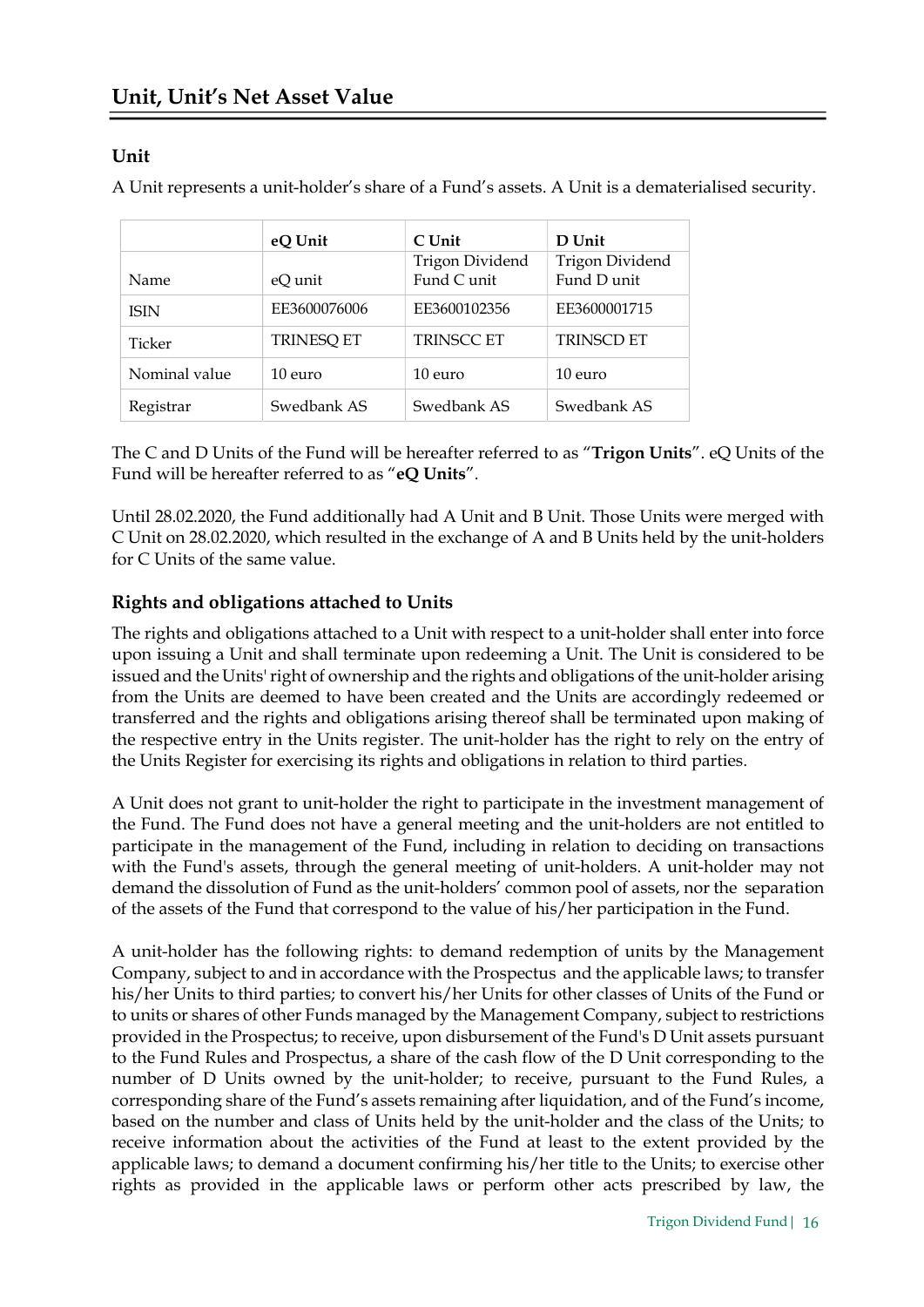Prospectus or the Fund Rules. A unit-holder must exercise the rights arising from Units in good faith and in accordance with applicable laws and the Fund Rules. Causing damage to other unit-holders, the Management Company, the depositary or to third persons shall not be the objective for exercising the rights arising from the Units.

A unit-holder is not personally liable for the obligations of the Fund, as assumed by the Management Company, or for any claims the Management Company is entitled to submit against the Fund. A unit-holder's liability for performance of such obligations is limited to his/her share of the Fund's assets. The Management Company shall not assume obligations on behalf of unit-holders. A claim against a unit-holder may be enforced against the Units of the unit-holder, but not against the assets of the Fund.

#### Net Asset Value of the Fund and of a Unit

The net asset value of the Fund and a Unit depends on the income or loss from the Fund's activities.

The Management Company shall determine the net asset value of the Fund and the Unit in accordance with its internal policies and procedures, as well as applicable laws.

The net asset value of a Fund shall be determined based on the market value of the assets of the Fund from which the liabilities of the Fund shall be deducted. If the market value cannot be determined, the net asset value of the Fund shall be determined based on another fair value method in accordance with the internal rules and applicable laws. The net asset value of the particular class of Units is determined by deducting from the market value of securities and other rights of the Fund attributable to the particular class of Units that portion of the Fund's liabilities that is allocated to such class of Units. The Unit's net asset value is obtained by dividing the total net asset value of the particular class of Units by the number of outstanding (i.e. issued and not redeemed at the time of calculation) Units of such class. The assets and liabilities of the Fund shall be accounted for in euro.

In case the Company has paid dividends to the unitholders of D Units from the net asset value of the unit, the net asset value of the Fund is adjusted at the expense of the paid dividends upon calculating the performance fee.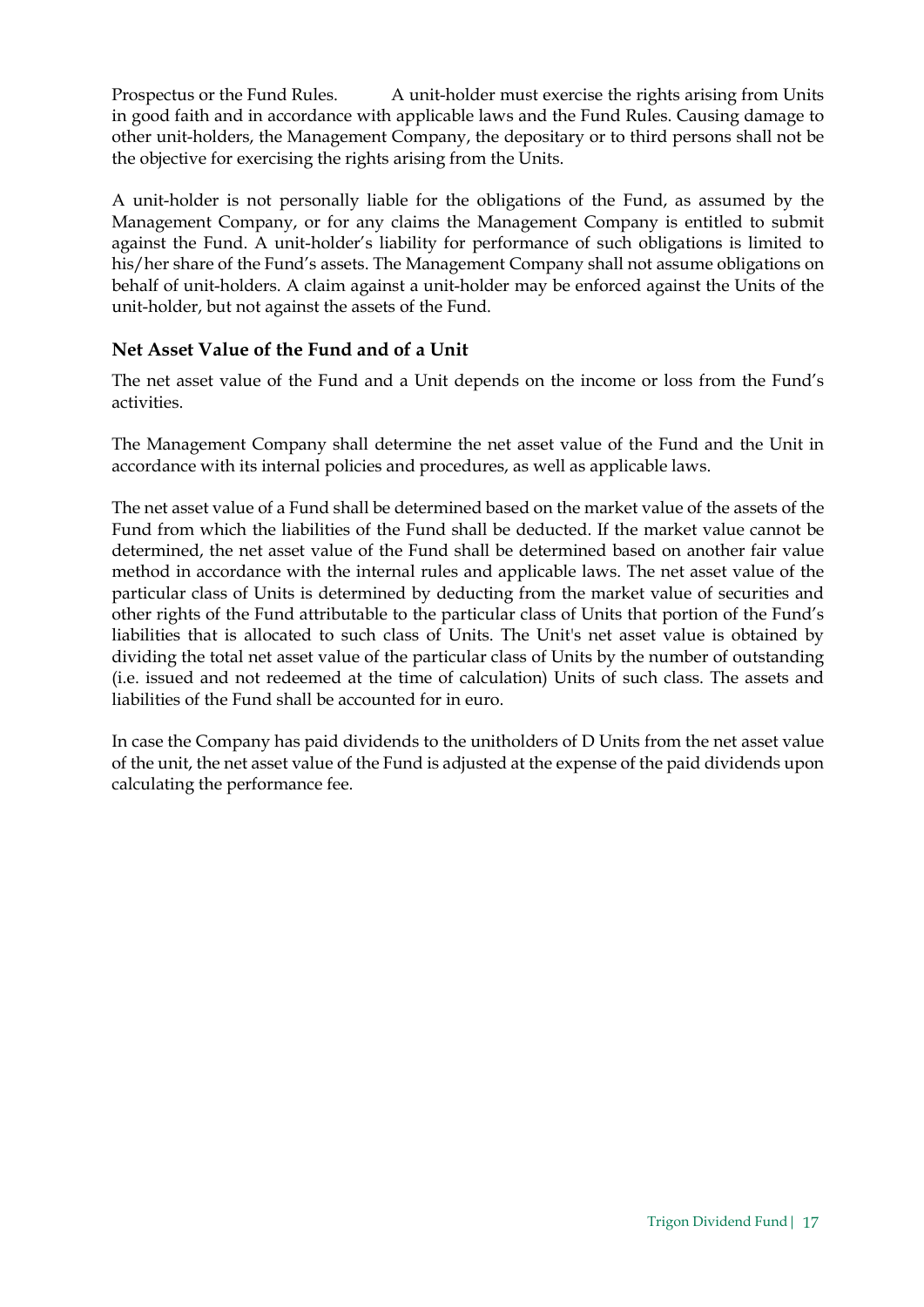#### Fees and expenses

|                                      | eQ Units                                                                                                                                                                                                           | C Units                                                             | D Units                                                             |  |
|--------------------------------------|--------------------------------------------------------------------------------------------------------------------------------------------------------------------------------------------------------------------|---------------------------------------------------------------------|---------------------------------------------------------------------|--|
| <b>Currency of NAV</b>               | Euro                                                                                                                                                                                                               | Euro                                                                | Euro                                                                |  |
|                                      | Fees paid by a unit-holder                                                                                                                                                                                         |                                                                     |                                                                     |  |
| Subscription fee                     | None*                                                                                                                                                                                                              | None*                                                               | None*                                                               |  |
| <b>Redemption fee</b>                | None*                                                                                                                                                                                                              | $None*$                                                             | None*                                                               |  |
| Fees and expenses paid by the Fund   |                                                                                                                                                                                                                    |                                                                     |                                                                     |  |
| <b>Management</b> fee                | $2.0\%$ per year                                                                                                                                                                                                   | None                                                                | None                                                                |  |
| Performance fee                      | 15% of return that<br>exceeds 3,5% per<br>year***                                                                                                                                                                  | 15% of return that<br>exceeds 0% per<br>year**                      | 15% of return that<br>exceeds 0% per<br>year**                      |  |
| Depositary fee<br>(VAT not included) | 0,08% (no less than 9,000 euros) per annum of the Fund assets,<br>plus $0.03 - 0.35\%$ per annum depending on where the Fund<br>assets are registered (as set forth in the valid price list of the<br>Depositary). |                                                                     |                                                                     |  |
| Other expenses                       | According to the<br>price list of the<br>provider of the<br>service                                                                                                                                                | According to the<br>price list of the<br>provider of the<br>service | According to the<br>price list of the<br>provider of the<br>service |  |

\*) Fees and charges may be applicable as per the distributor's price list

\*\*) The Management Company has the right to receive a performance fee from the increase of the net asset value of the Unit in case the net asset value of the Unit exceeds the net asset value of the Unit as of the end of previous calendar year. The calculation of the performance fee is based on the so-called high water mark ("HWM") principle. In this context the HWM principle is the following: after the Performance fee has been calculated for the first time in the calendar year, the additional Performance fee will be calculated in the same year only if the net asset value of the Unit has increased from the last calculation o the Performance fee.

\*\*\*) The Management Company has the right to receive a performance fee from the increase of the net asset value of the Unit that exceeds the Unit's highest historical end of month net asset value and the minimum rate of 3,5% per annum.

The Management Company has the right, but not the obligation to apply lower management or performance fee to and/or apply a lower minimum initial subscription amount for the following persons:

- a) contractual clients;
- b) persons that invest over 1,000,000 euros into the Fund;
- c) professional investors;
- d) persons employed or contracted by Management Company or any company belonging to the same consolidation group as the Management Company, also family members of such persons, and to whom such right has been granted with decision adopted by the Management Board of the Management Company.

In addition, the lower management and/or performance fee and/or a lower minimum initial subscription amount may be offered to certain other investors by the resolution of the Management Board of the Management Company.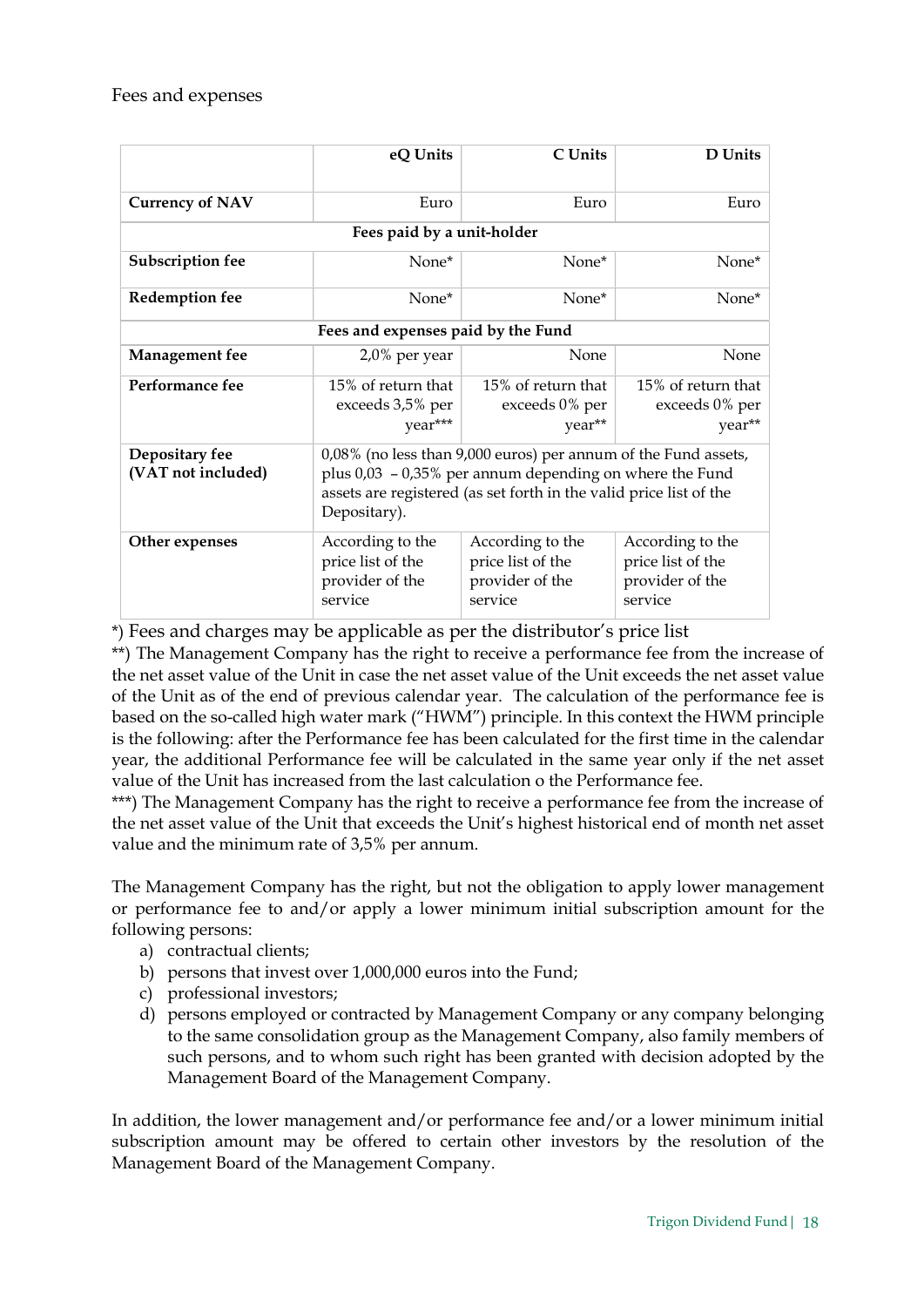The rates of management and depositary fee shown in the tables are calculated as a percentage of the market value of the assets of the Fund. Management fee and depositary fee are accounted for daily and paid out during the following month. Performance fee is calculated from the net asset value of the Fund daily, based on a 365-day year, and paid out as at the end of each month during the following month. The Performance fee that has already been calculated is not added back to the net asset value of the Unit.

The Funds shall be responsible for the payment or compensation of other expenses related to the management of the Fund, safekeeping of the Fund`s assets and transactions with the assets of the Fund, including:

- a) fees for intermediaries, interest expenses, transaction and settlement costs and fees, costs related to borrowings;
- b) the Fund's audit costs;
- c) the Fund's administration costs (e.g. accounting, calculation of the net asset value);
- d) costs relating to maintaining the registry of Units in accordance with the registrar's price list (incl. the service fees of the registrar for the reception and execution of purchase and redemption orders in relation to the Units);
- e) the costs associated with the preparation, printing, translation and distribution of the Fund Rules, Prospectus and other Fund documentation;
- f) levies, fees and expenses related to the registration of the Fund Rules or Prospectus, registration of the Fund's offer or otherwise related with other operations of the Fund;
- g) supervisory fees and expenses related to the registration and marketing of the Fund in another country;
- h) other costs directly related to the management of the Fund (including necessary legal fees).

Total fees and expenses payable by the Fund may not exceed 30% of the weighted average market value of the Fund's assets per annum.

Potential Unit distributor fees and expenses, any fees of the investor's account manager, and all other direct expenses related to transactions carried out with Units shall be borne by the unit-holder.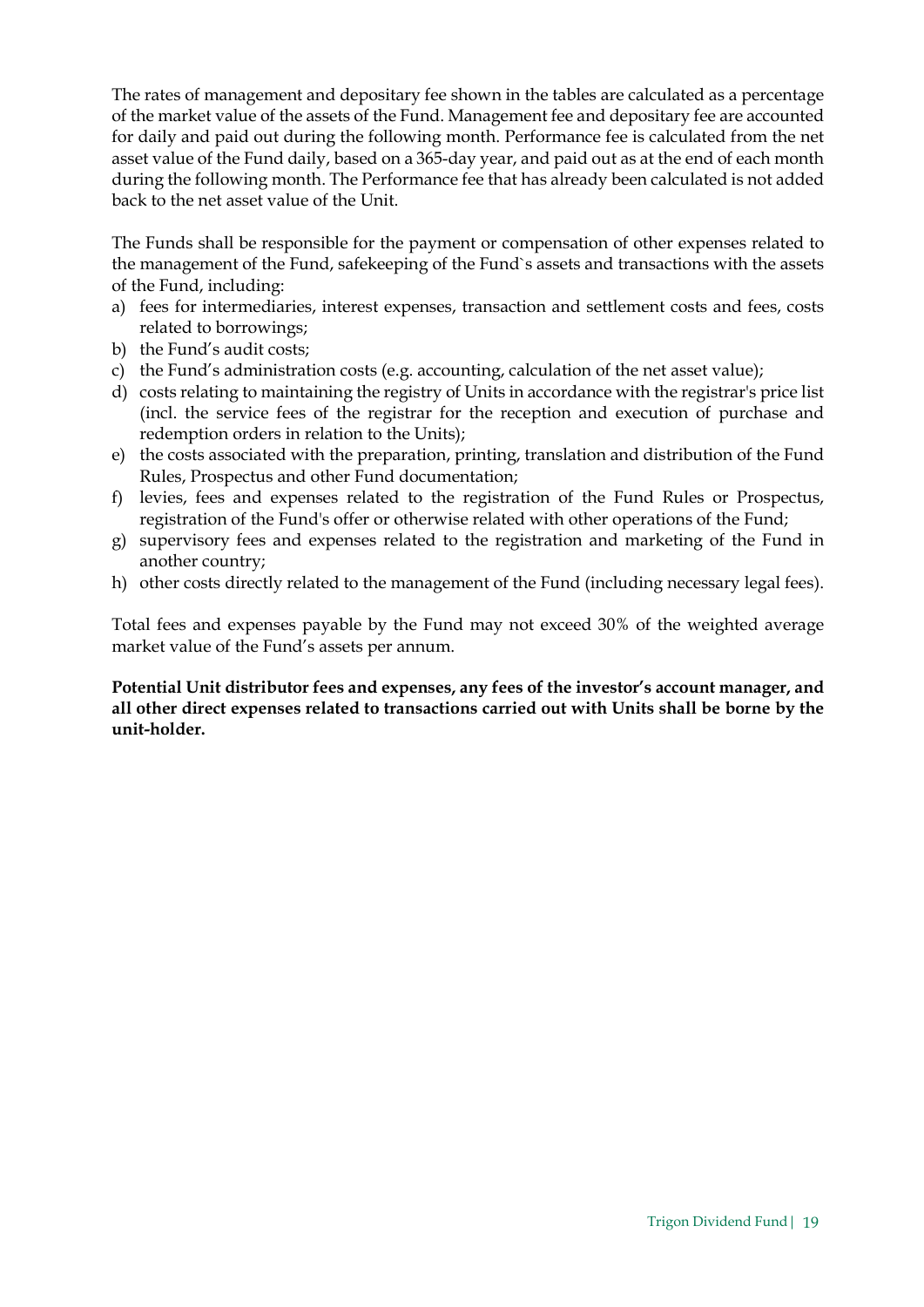### General

The following types of transactions can be done with Units: purchasing Units, selling Units and conversion of Units. In order to carry out transactions with Units the investor has to open one of the following types of account:

- 1) a securities account and bank account with the Transfer Agent;
- 2) subject to the Management Company's consent, a register account with the Transfer Agent, and a bank account with another credit institution;
- 3) an agreement with a third person who holds the Units for the investor on a nominee account opened in the name of such third person. In such case transfers of securities and payments to the unit-holder shall be made to the nominee account and to the current account linked with the nominee account.

There is no minimum subscription requirement for the Units.

By submitting a subscription order and a conversion order, or by transferring money to the subscription account, an investor confirms that he or she has thoroughly acquainted himself or herself with the Fund Rules, the Prospectus, and the key investor information documents, accepts such documents and shall act in accordance with these documents. By submitting a transaction order the investor gives the Management Company its consent for processing the investor's personal data for the purpose of providing services to the investor, as well as for complying with the applicable legislation and developing the customer relationship and in other ways stipulated in the principles for the processing of customer`s personal data, available on the Management Company's web page. The investor is not allowed to cancel or change the purchase, sale or exchange order after submitting it without the written consent of the Management Company.

Upon submitting a transaction order the investor shall ensure that the conditions precedent to settling the transaction have been satisfied by the investor in a timely manner. In order to purchase Units, the investor shall transfer the funds for the subscribed Units to the Fund's account in due time. In the event of breach of obligations by the investor, the Management Company is entitled to exercise all legal remedies available under the legislation, inter alia, the Management Company may withdraw from the transaction and/or demand compensation for damages caused by the investor's breach of obligations to the Fund and other unit-holders.

Issue and redemption fees, potential Unit intermediary fees, any fees of the investor's account manager, and all other direct expenses related to transactions carried out with Units shall be borne by the unit-holder. The Management Company has the right to refuse to execute the purchase order, inter alia, if, in the opinion of the Management Company, it is necessary to restrict the Fund's volume for the best implementation of the Fund's investment policy.

The Management Company shall be responsible for applying the measures to prevent the Fund being used for any money laundering or terrorist financing purposes, in accordance with and subject to the applicable laws in relation to prevention of money laundering and terrorist financing. The investor shall comply with the investor identification and verification requirements established by the Transfer Agent. The Transfer Agent has the right to, inter alia, close the investor's account, refuse to execute transaction orders, or withhold any disbursements made to the investor upon redemption of Units, if the investor has failed to present the Transfer Agent the requested information and documents in a timely manner.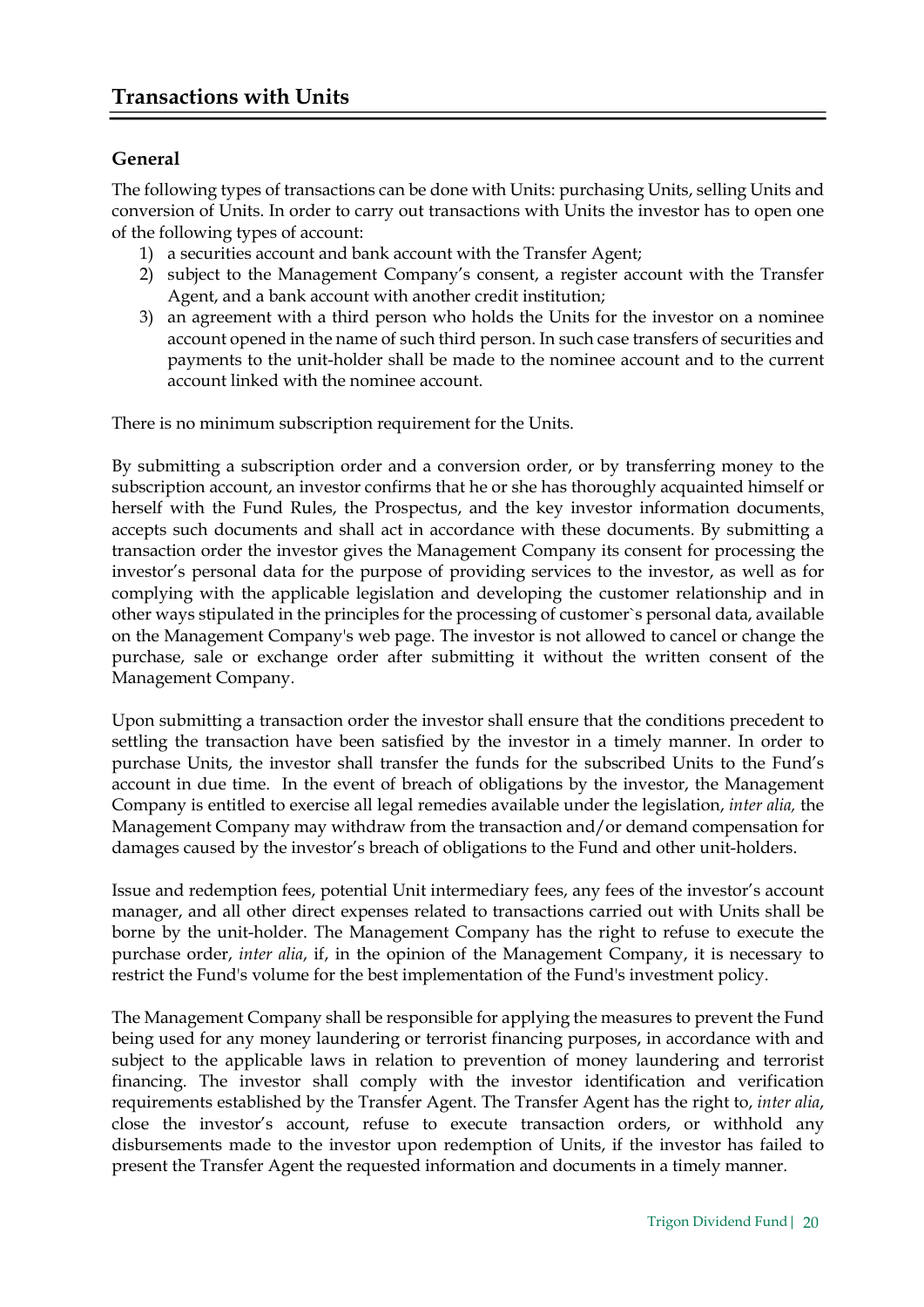## Subscription and redemption price of a Unit

The subscription price of a Unit is 1) for Trigon Units the net asset value of respective Class of Unit that shall be calculated on the banking day immediately following the day of receipt of the subscription order; 2) for eQ Units the net asset value of the respective eQ Unit that shall be calculated on the banking day immediately following the day of receipt of the purchase order. A unit-holder shall additionally bear the fee to the intermediary.

The redemption price of a Unit is 1) for Trigon Units the net asset value of the respective Unit that shall be calculated on the banking day immediately following the day of receipt of the redemption order; 2) for eQ Units the net asset value of the respective eQ Unit that shall be calculated on the banking day immediately following the day of receipt of the redemption order. A unit-holder shall be additionally responsible for any fees or charges of distributors or other intermediaries.

#### Purchasing Units

Main information about purchasing Units has been provided in the following table.

| <b>Trigon Units</b> | In order to acquire Units, the investor shall submit the Management Company,<br>via the Transfer Agent or the authorised intermediary appointed by the<br>Management Company, a subscription order the format of which is set by the<br>channel through which the transaction is executed. The investor shall take into<br>consideration the cut-off times for submitting transaction orders. A respective<br>Unit of the Fund shall be issued within 6 banking days from the day the<br>Management Company receives the purchase order (unless a longer period<br>has been agreed between the Management Company and the investor).<br>Additional information on purchasing of Units is available on the web page of<br>the Management Company at www.trigoncapital.com or by contacting the<br>Management Company directly. |
|---------------------|-------------------------------------------------------------------------------------------------------------------------------------------------------------------------------------------------------------------------------------------------------------------------------------------------------------------------------------------------------------------------------------------------------------------------------------------------------------------------------------------------------------------------------------------------------------------------------------------------------------------------------------------------------------------------------------------------------------------------------------------------------------------------------------------------------------------------------|
| eQ Units            | eQ Units may be acquired only through eQ Asset Management Ltd (register<br>number: 1104630, situated: Helsinki, the Republic of Finland, Aleksanterinkatu<br>19 A, 00100) (hereafter: "eQ"). In order to acquire an eQ Unit, an investor must<br>submit a purchase order to the Management Company through eQ. The format<br>of the purchase order shall be stipulated by eQ. The investor shall take into<br>consideration the cut-off times for submitting of transaction orders. A Unit<br>shall be issued within 6 banking days from the day the Management Company<br>receives the purchase order (unless a longer period has been agreed between<br>the Management Company and eQ).                                                                                                                                     |

#### Selling Units

Main information about selling Units has been provided in the following table.

| <b>Trigon Units</b> | In order to redeem Trigon Units, the investor shall submit the Management      |
|---------------------|--------------------------------------------------------------------------------|
|                     | Company via the Transfer Agent or the authorised intermediary appointed by     |
|                     | the Management Company a redemption order in the format of which is set by     |
|                     | the channel through which the transaction is executed. The investor shall take |
|                     | into consideration the cut-off times for submitting transaction orders. A Unit |
|                     | shall be redeemed within 6 banking days from the day the Management            |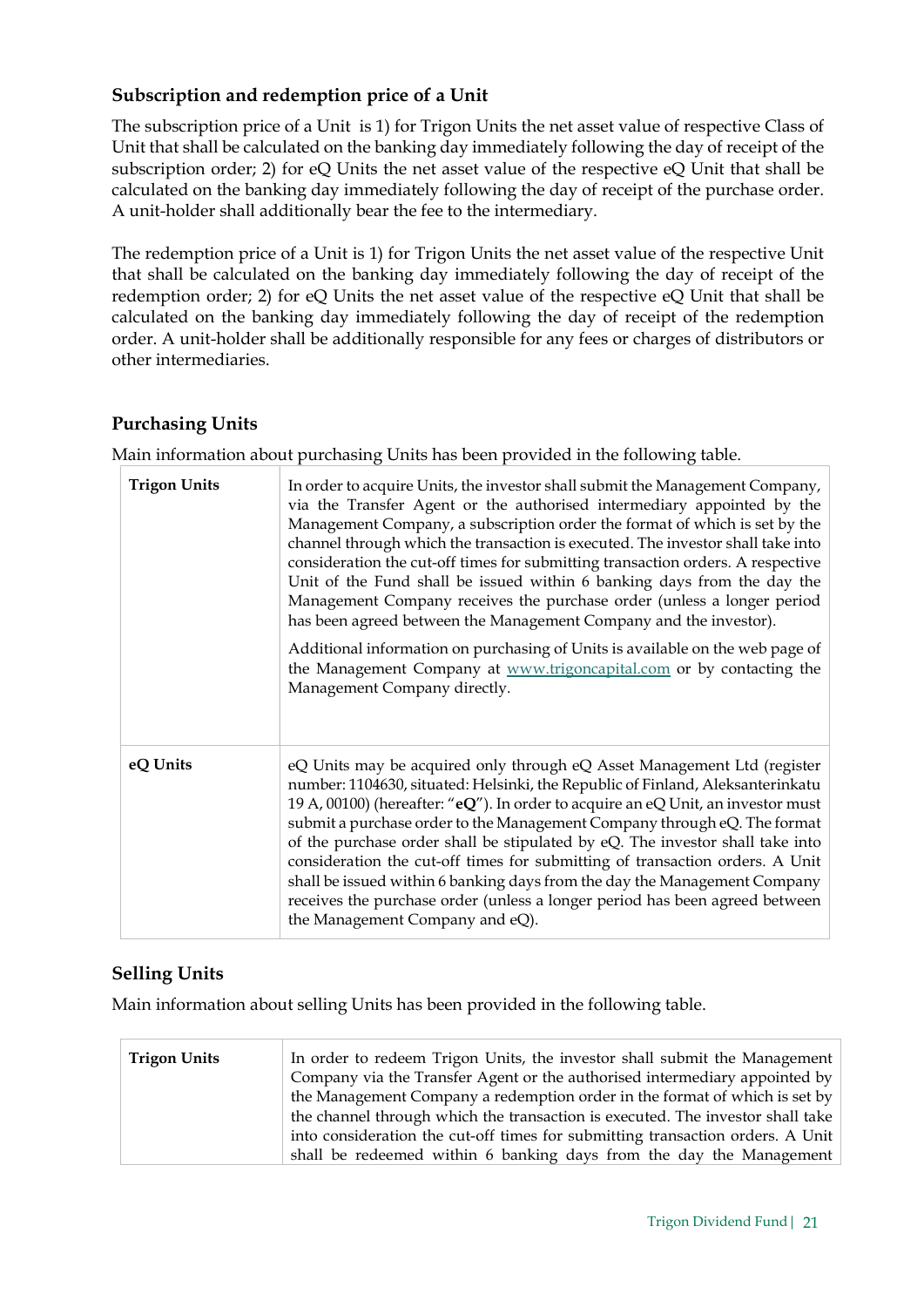|          | Company receives the sale order (unless a longer period has been agreed<br>between the Management Company and the investor).<br>Additional information regarding selling Units is available at the web page of<br>the Management Company at www.trigoncapital.com or by contacting the<br>Management Company directly.                                                                                                                                                                                                       |
|----------|------------------------------------------------------------------------------------------------------------------------------------------------------------------------------------------------------------------------------------------------------------------------------------------------------------------------------------------------------------------------------------------------------------------------------------------------------------------------------------------------------------------------------|
| eQ Units | eQ Units shall be redeemed only through eQ. In order to redeem an eQ Unit, a<br>unit-holder must submit a sale order to the Management Company through eQ.<br>The format of the sale order shall be stipulated by eQ. The investor shall take<br>into consideration the cut-off times for submitting transaction orders. A Unit<br>shall be redeemed within 6 banking days from the day the Management<br>Company receives the sale order (unless a longer period has been agreed<br>between the Management Company and eQ). |

#### Cut-off time for submitting transaction orders

Transaction orders are considered to have been submitted on the current banking day if the order reaches the Management Company latest by 11.00 Estonian Time of such banking day. Transaction orders received after this cut-off time are considered as submitted on the following banking day. If a transaction order is submitted in a weekend or on a public holiday, it is considered to have been submitted on the following banking day, disregarding the actual time of when it was received.

Parties intermediating Units may set additional deadlines for submitting transaction orders.

#### Payments, suspending and postponing transactions

Upon redemption of Units, a payment from the assets of the Fund shall be made to the unitholder's current account connected to his or her securities account in the sum corresponding to the number of Units to be redeemed and the net asset value thereof. Payments shall be made in the order of receipt of the redemption orders.

In case the size of a redemption order exceeds 5% of the market value of the Fund's assets, the Management Company is entitled to postpone payments for such large redemption orders additionally by another 30 banking days. The time for making the payment does not include the time for processing the bank transfer.

In case various unit-holders request the redemption of Units in an amount exceeding 5% of the market value of the Fund's assets during the same day, the Management Company has the right to postpone all the payments to be made based on that day's redemption orders additionally by another 30 banking days. The time for making the payment does not include the time for processing the bank transfers.

The Management Company must suspend the issue or redemption of the Units of the Fund if the issue or payment of money would have a material adverse effect upon the interests of unitholders or the regular management of the Fund. The Management Company may suspend redemption of the Units, if: (i) the money in the bank accounts of the Fund is insufficient for payment of the redemption price of the Units; (ii) the securities or other assets of the Fund cannot be promptly sold; (iii) the establishment of the net asset value of the Fund is hindered (including because stock exchange or other regulated markets, where the Fund is trading, is closed); (iv) suspension or substantial distort to trading in a regulated or in the market otherwise significant for the Fund, or the redemption of the Units of the investment fund where the Fund holds a significant position is suspension or hindered; (v) redemption of Units would otherwise significantly affect the interests of the unit-holders or the regular management of the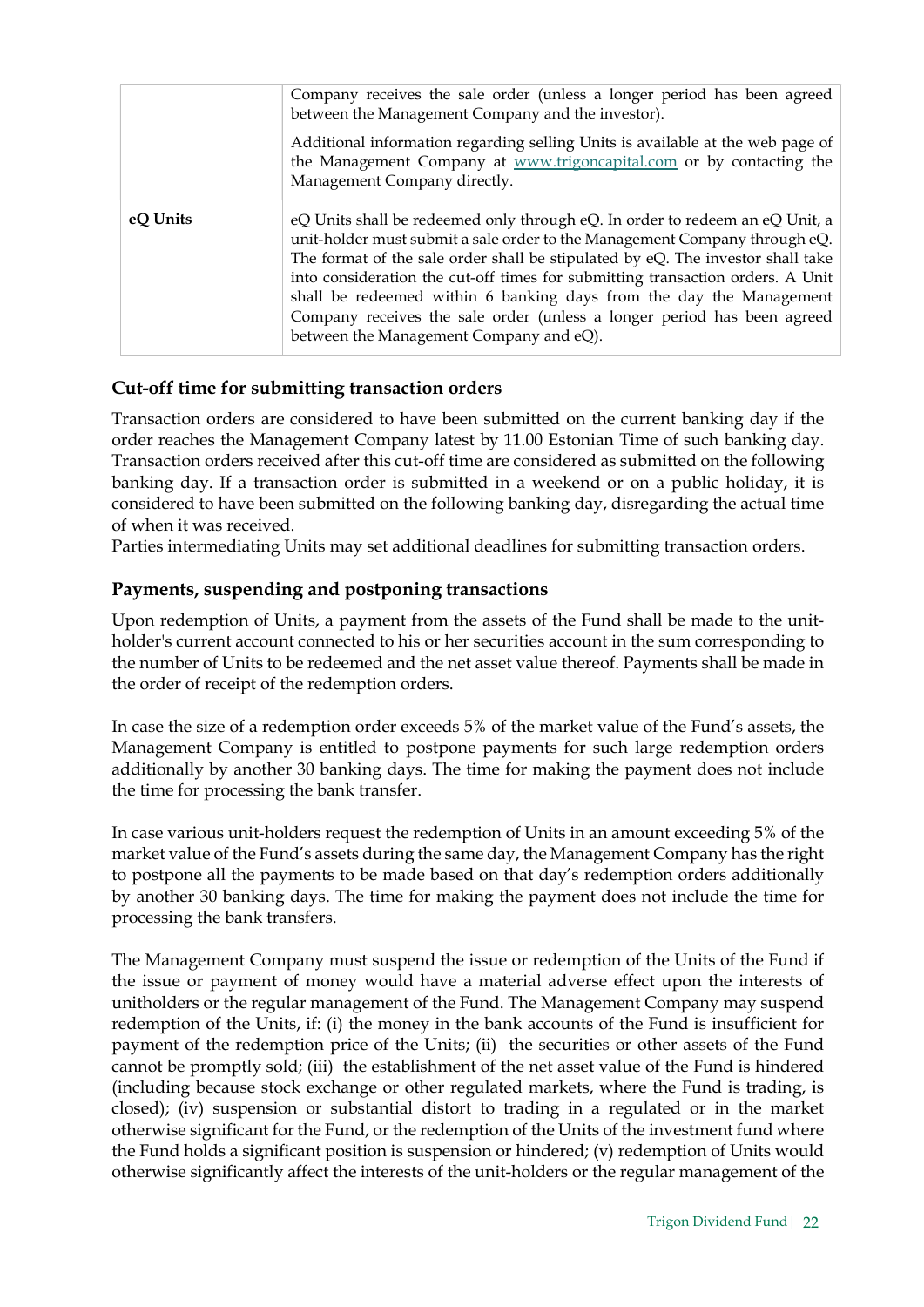Fund (including corporate events such as the preparation for the merger or liquidation of the Fund); (vi) other grounds deriving from the applicable laws.

The Management Company may temporarily suspend the subscription or redemption of the Fund Units for a period of up to three months, or with the approval of the Financial Supervision Authority for a longer period.

Upon suspension of the issue of the Units, the Registrar shall retain the funds received for the subscription of the Units in its respective bank account, and the Units shall be issued on the basis of the net asset value determined first after the grounds for suspension of the issue of Units no longer exist and the issue of Units is continued. When the grounds for suspension of redemption of Units no longer exist and the redemption of Units is continued, , the redemption orders shall be executed in the order of their receipt on the basis of the first net asset value calculated after the redemption is resumed.

The Management Company shall immediately inform the Financial Supervision Authority of the suspension of the issue or redemption of the Units and the reasons thereof, except when the issue or redemption is suspended in connection with the suspension of trading on the securities markets, and publishes a notice on its web page without delay.

The objective of the Management Company is to pay a dividend to the holders of the D Unit each year. The dividend shall be paid out of the net asset value of the D Unit on the basis of a decision of the Management Company. The amount of the dividend shall be approved by the Management Board of the Management Company.

The aforementioned policy may be deviated from if the Management Company is of the opinion that this may harm the interests of the unit-holders. Payment of dividends to unit-holders is not guaranteed.

The Management Company shall publish the Fixing Date (as defined below) and the due dates for all Unit D distributions on its website at least 10 banking days prior to the Fixing Date.

Unitholders entitled to a disbursement made from the Net Asset Value of the D Unit are determined two banking days before the relevant due date (the "Fixing Date").

All disbursements shall be made in cash to the unit-holder's bank account linked to the securities account in the Register.

No dividend disbursements will be made from the C Unit and the eQ Unit.

#### Conversion of units

A unit-holder has the right to convert the Units he or she holds for respective class of units of another Fund managed by the Management Company, or for other class of Units of the Fund, or for other classes of units or shares of other Funds managed by the Management Company, provided that the conditions for the initial subscription of the respective class of Units, including the minimum amount, is met.

In order to convert Units, the unit-holder shall submit to the Management Company, via the Transfer Agent, or the authorised intermediary appointed by the Management Company, a conversion order in the prescribed format. The investor shall take into consideration the cut-off dates for submission of transaction orders. Upon conversion of Units, no payments shall be made to the unit-holder. Based on the number of Units to be converted and the net asset value,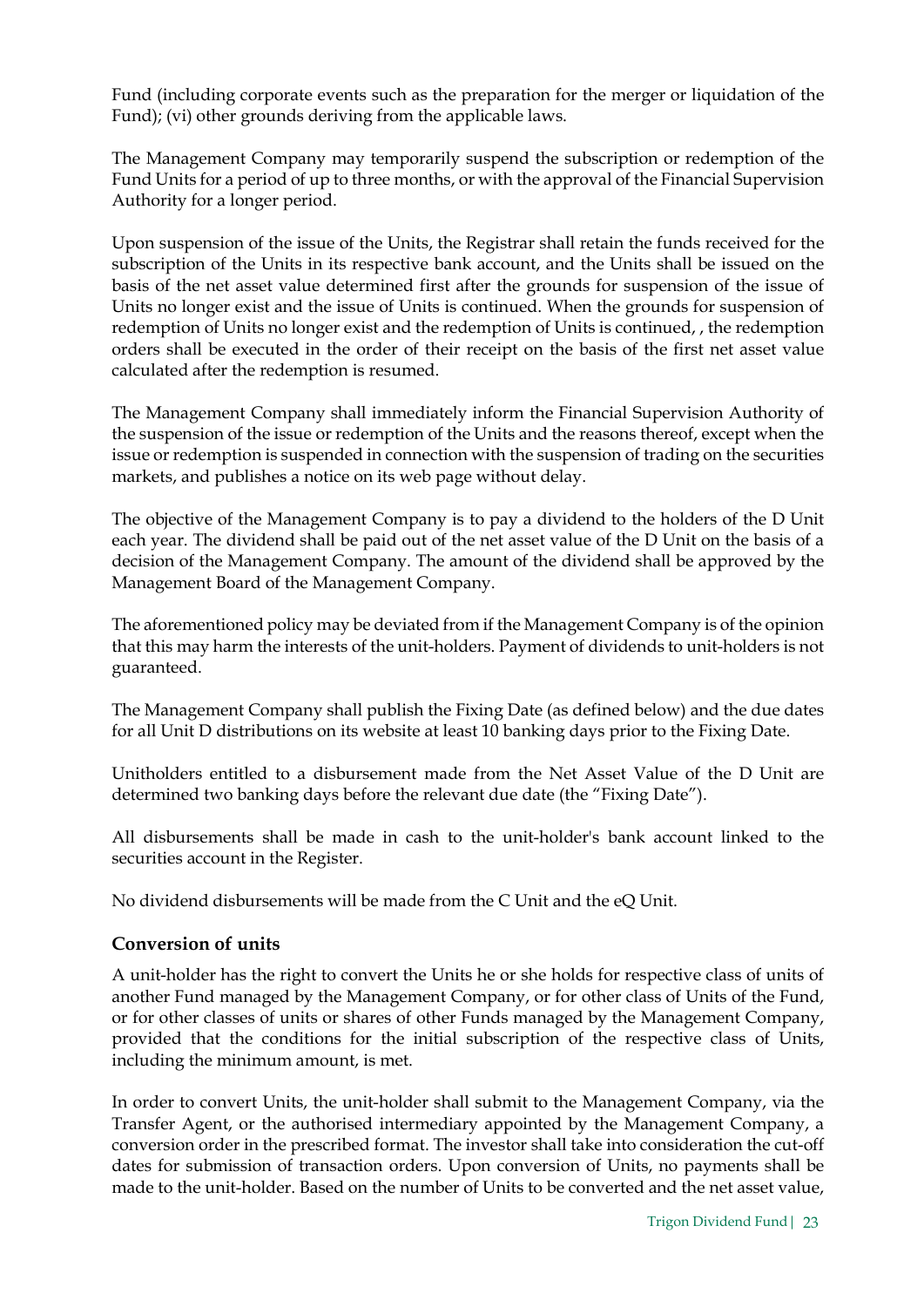Units shall be redeemed and other class Units or units or shares of another fund are to be issued based on their respective issue price. Upon conversion of units (for both the redemption of Units and the issue of other Units), the net asset value of Units that shall be calculated on the banking day immediately following the day of receipt of the conversion order. The value date of switching Units shall be not more than 6 banking days from the day the Management Company received the switching order (T+6), unless a longer period has been agreed between the Management Company and the unit-holder.

#### Taxation

According to the legislation of Estonia, the Funds are not taxable persons and do not therefore pay taxes in Estonia. Any revenue earned by the Fund in another country may be subject to taxation, pursuant to the legislation effective in such country.

If the investor is a taxable person, gains from Units may be taxable. The Management Company does not withhold any taxes on gains earned from Units. Declaring such gains in the tax declaration of accounting period is the obligation of each unit-holder. . The payment liability related to income received from financial assets can be deferred until the time of taking the income into use by way of using an investment account. Investment account is an ordinary cash account, where any monetary transfer made into or from the investment account must be accounted for. A transfer made to acquire financial assets (incl. Units) is not deemed to be a transfer made from the account.

The tax system applicable to an investor may depend on his/her tax residency, legal form and other circumstances. Gains earned by a non-resident investor from Units are not subject to taxation in the Republic of Estonia. Such gain may be taxable in the country of residence of the non-resident investor pursuant to the tax laws of such country. Investors are encouraged to consult in every particular case with qualified tax and investment advisors in order to establish and assess the principles of taxation and consequences thereof applicable to them in connection with the investment.

#### Offering Units in foreign countries

The list of the countries, where public offering of the Fund's Units is permitted, is published on the web page of the Management Company at www.trigoncapital.com. Different Unit classes are registered for offerings in different countries.

The Prospectuses does not constitute an offer of Units in countries where making such an offer is unlawful. The Prospectus does not constitute an offer of Units to any persons to whom making such an offer is unlawful.

If the wording of the Prospectuses in Estonian and in another language differs or if the wording can be interpreted differently, the Estonian wording of the Prospectus shall prevail.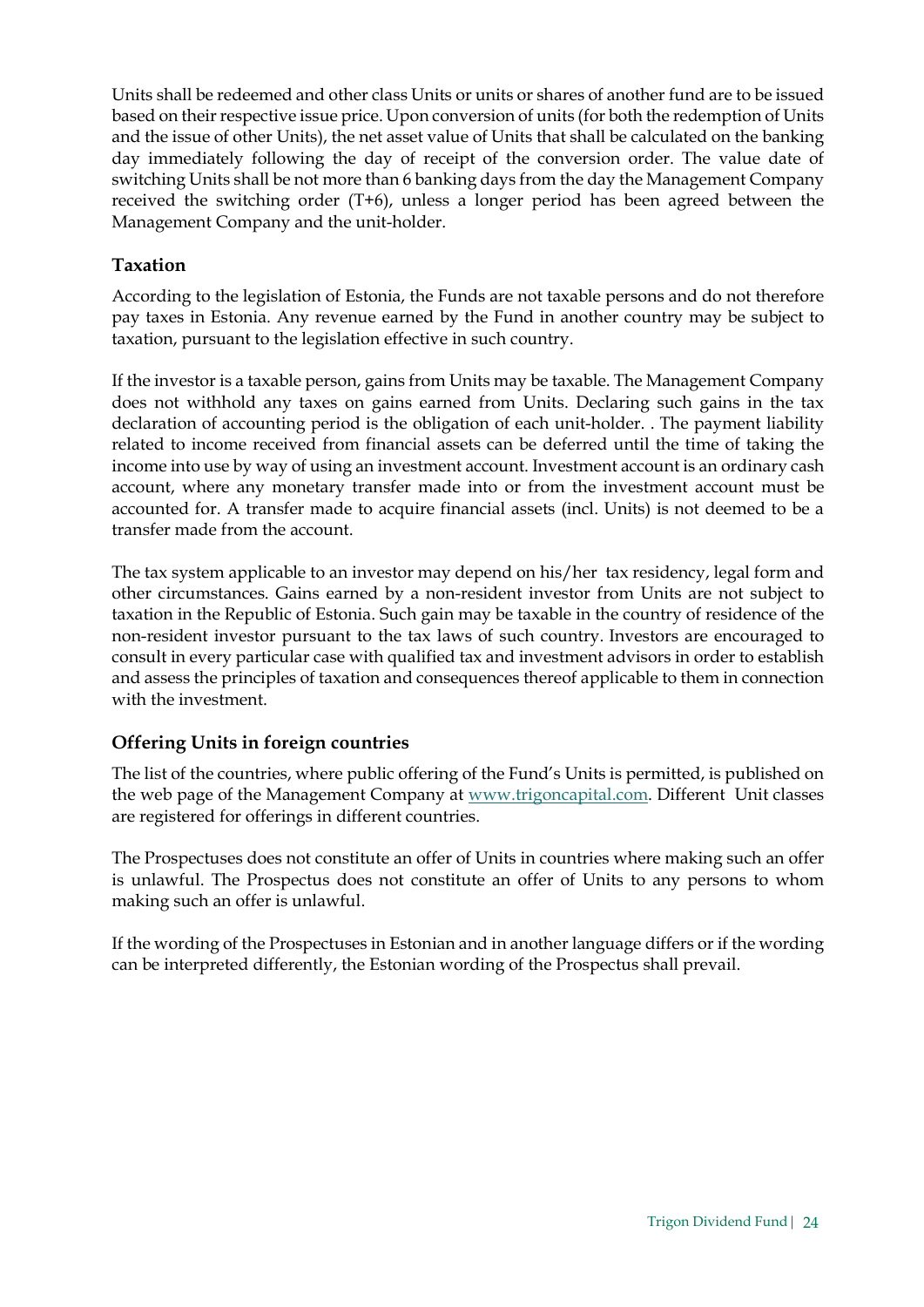## Publishing information regarding the Funds

Any person can access at least the following information and documents at the registered office of the Management Company and on its web page www.trigoncapital.com: Fund Rules, latest annual reports of each Fund, the latest semi-annual report of each Fund if it has been approved after the latest annual report, the Prospectus, and the key investor information document, the name and contact details of the Management Company, names of persons responsible for the investment management related decisions on behalf of the Fund; the name and contact details of the Depositary, the rules for calculating the net asset value of the Fund, information about the size of the Management Company's holding in the Fund.

On request, unit-holders shall receive a copy of the Fund Rules, the Fund's latest annual reports and semi-annual reports, the Prospectus and the key investor information document free of charge. On request, the Fund Rules will be sent to an investor via mail, e-mail or fax.

Information on how sustainability risks are dealt with and on the associated strategies will be available on the Management Company's website www.trigoncapital.com.

The Management Company shall organize the accounting and reporting of the Fund in accordance with the Accounting Act, the Investment Funds Act, other legal acts and the Management Company's internal accounting policies, unless otherwise provided by the Investment Funds Act. The Fund's accounting must be kept separate from the accounting of the Management Company and from the accounting of other funds managed by the Management Company. The financial year of the Fund is the financial year of the Management Company, which is the calendar year. The annual report of the Fund must be verified by the auditor prior to approval. The auditor's report is included in the annual report of the Fund. The Fund's annual reports shall be made available at the registered office of the Management Company within 4 months after the end of the financial year. The Fund's semi-annual reports shall be made available within 2 months after the end of the half-year.

The Management Company shall publish on each banking day the net asset value and the issue and the redemption price of Units on its web page.

In case circumstances that substantially affect the activities or the financials of the funds managed by the Management Company (including the Funds) or the net asset value of the Unit should become evident, respective information shall be published without delay on the web page of the Management Company.

#### Amending the Prospectuses

The management board of the Management Company may adopt a decision to amend the Prospectus, including the Fund's investment policy and fees and expenses payable by the Fund. In the case of material amendments to the Prospectus, the Management Company shall ensure to the unit-holders, for a period of at least one month before such amendments enter into force, the opportunity to redeem the Units without any redemption fee, or to sell the Units at the price which shall not be less than the net asset value of the Unit by publishing a respective notice on the Management Company's web page.

Amendments to the Prospectus shall enter into force upon submission of the amended Prospectus to the Financial Supervision Authority and the disclosure of the amended Prospectus, taking into account the deadline specified in the previous paragraph. The entry into force of amendments to the Prospectus may provide for a later date of entry into force. If the material amendments to the Prospectus results from the amendment of the Fund Rules, such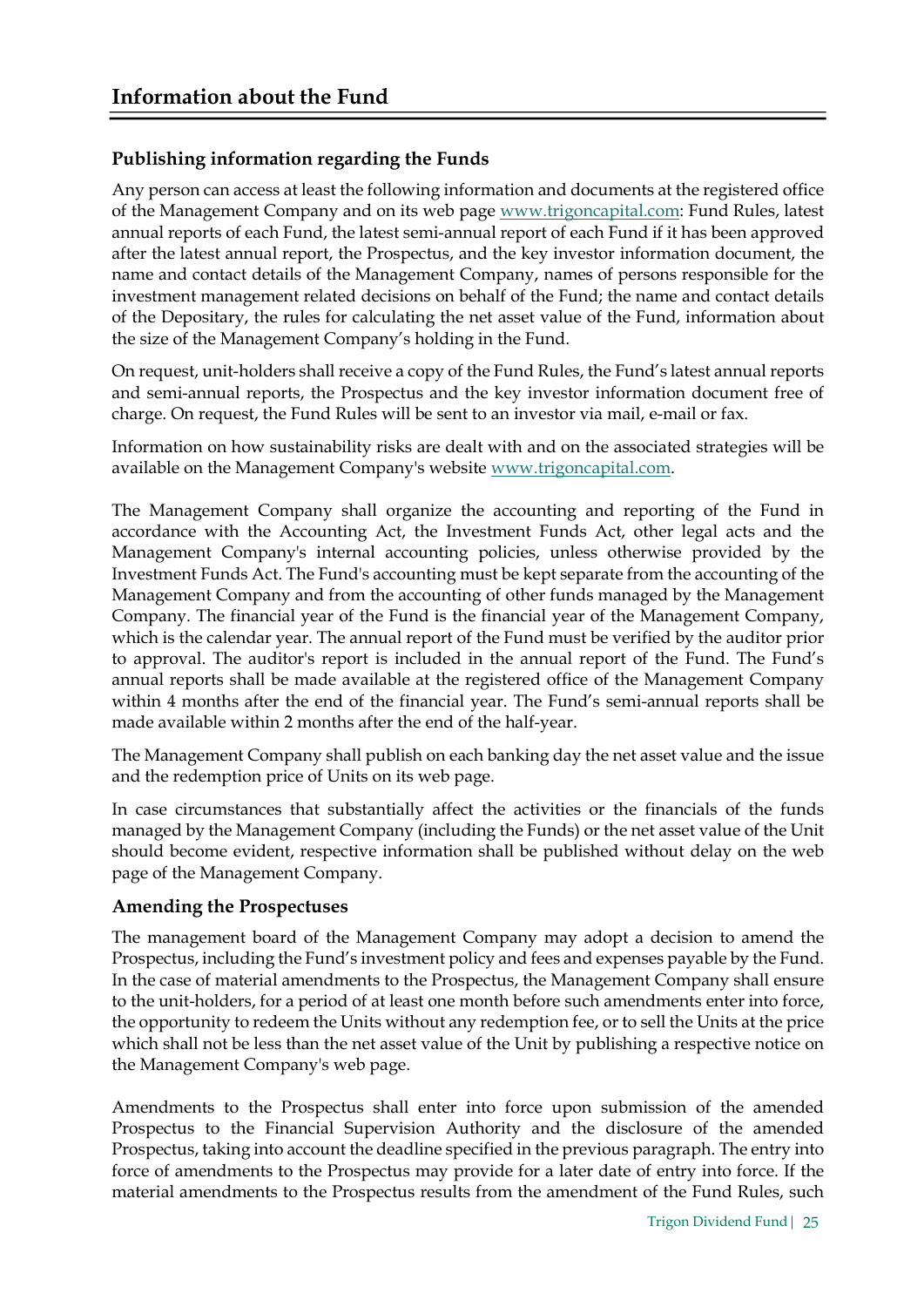amendments to the Prospectus shall enter into force at the same time as the relevant amendments to the Fund Rules.

#### Liquidation of the Fund

The Fund shall be liquidated by the resolution of the supervisory board of the Management Company, or on other grounds provided by the applicable laws. The Management Company shall apply from the Financial Supervision Authority a permit for the liquidation of the Fund. Promptly after such permit has been granted, the Management Company shall publish a notice concerning the liquidation of the Fund on its website.

The Fund shall be liquidated by the Management Company, the depositary or the liquidators appointed by the Financial Supervision Authority, pursuant to and in accordance with the Investment Funds Act. As from the day following the publication of the liquidation notice, the issue and redemption of the Units shall be suspended. Upon liquidation, the Management Company shall dispose of the Fund's assets as soon as possible and in accordance with the interests of the unit-holders, collect the debts of the Fund and satisfy the claims of the creditors of the Fund. Liquidation must be completed within six months from the publication of the liquidation notice. With the consent of the Financial Supervisory Authority such term may be extended up to 18 months.

The costs of liquidation of the Fund may be compensated on the account of the Fund up to the maximum extent of two per cent of the net asset value of the Fund as at the day of its liquidation resolution, unless such resolution sets out the amount of and reasons for liquidation costs in excess of such threshold. The Management Company, or the entity who was the designated Management Company, shall be responsible for the actual liquidation costs and expenses exceeding the amount that can be compensated on the account of the Fund. The Management Company shall distribute the assets remaining after the liquidation between the unit-holders according to the class, the number and the net asset value of the Units held by the unit-holder. The notice regarding the distribution of assets shall be published on the Management Company's website.

The Fund may also be dissolved by declaration of bankruptcy, or by abatement of insolvency proceedings before declaration of bankruptcy. The Fund's bankruptcy proceedings shall be conducted in accordance with the provisions of the Bankruptcy Act, unless otherwise provided by the Investment Funds Act.

#### Liability arising from the Prospectus

If the Prospectus or key information document of the Fund contains information which is relevant for the purpose of evaluating the value of the Fund or the Units and such information proves to be wrong, the Management Company shall compensate the unit-holders for the damage caused, subject to the conditions and the procedure provided for in the applicable laws. The Management Company shall have the right to compensate such damage by redeeming the Unit(s) without any redemption fee at the price for which these Units were issued. Upon such redemption, the unit-holder shall be deemed as duly and fully compensated for any such damage caused, and the unit-holder has no further claims against the Management Company resulting from such wrongful information.

The Management Company shall not be liable for any third-party information contained in the Prospectuses, if such information is indicated with a reference to the source of information independent of the Management Company and the Management Company did not nor should have known that such information is not correct.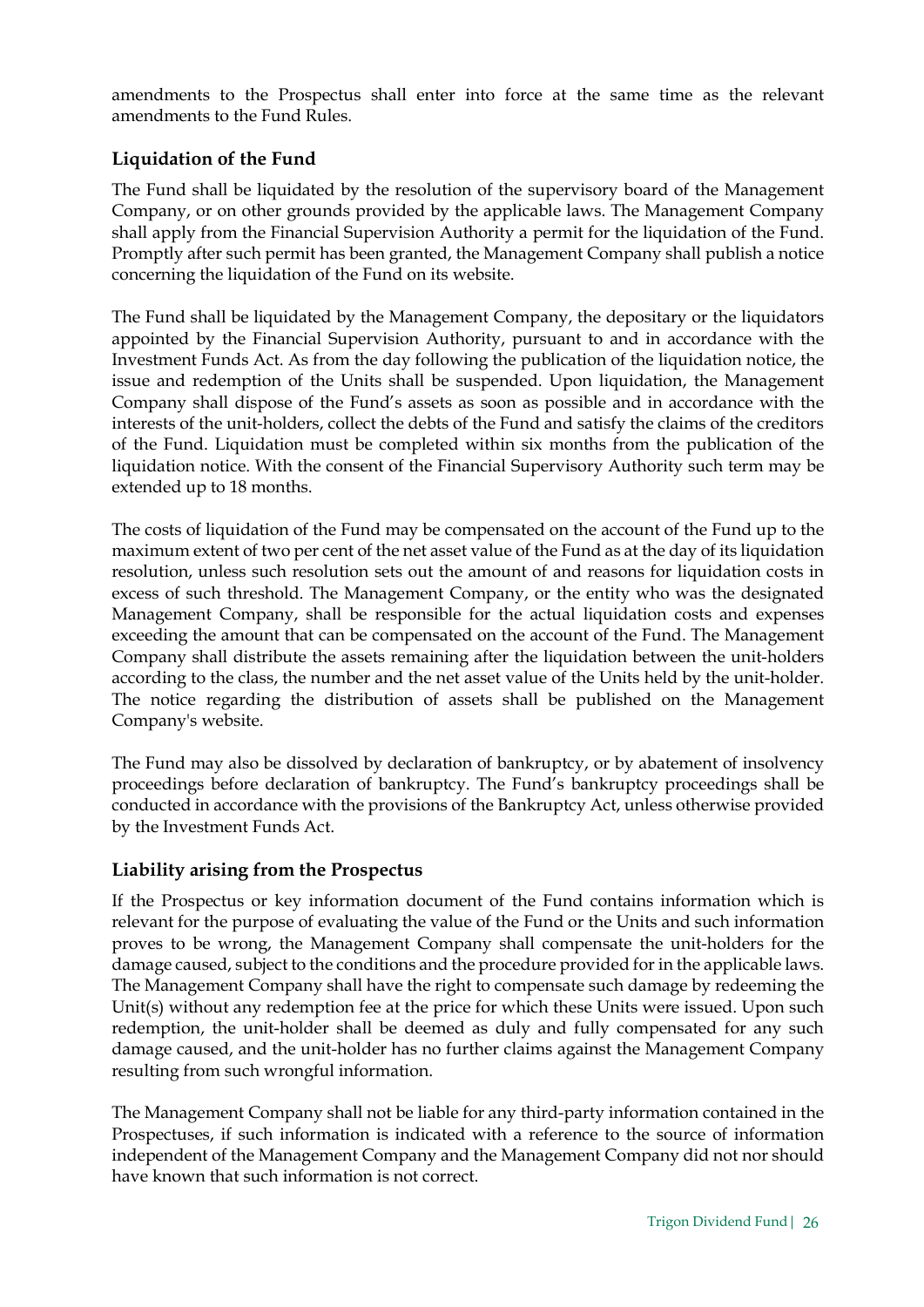### Management Company

The Fund is managed by AS Trigon Asset Management, with a registered office at Pärnu mnt 18, Tallinn 10141, Republic of Estonia. The Management Company is a public limited liability company established in the Republic of Estonia (date of incorporation January 17th, 2007, registered in the Estonian Commercial Register under registry number 11339670). The Management Company holds a license issued by the Estonian Financial Supervisory Authority with its resolution No.  $4.1$ -1/3 date January  $15<sup>th</sup>$  2007 for managing investment funds. The license has been issued without a term. The Management Company is supervised by the Estonian Financial Supervisory Authority. The Management Company AS Trigon Asset Management is owned by AS Trigon Capital (with 61% holding of all shares; 65,59% of shares that give voting rights), OÜ Fero Invest (a company 100% controlled by the member of the management board of the Management Company, Mehis Raud; 27% holding of all shares; 29,03% of shares that give voting rights) and by the fund manager Jelena Rozenfeld (5% holding of all shares; 5,38% of shares that give voting rights). The Management Company owns 7% of owns shares, but these shares do not give shareholder rights, including voting rights The share capital of the Management Company is one hundred fifty-nine thousand seven hundred and eighty (159 780) euros. AS Trigon Asset Management manages UCITS funds Trigon Dividend Fund and Trigon Russia Top Picks Fund and a closed-end contractual real estate fund Luka Adriatic Property Real Estate Fund I. AS Trigon Asset Management offers the service of investment of assets to the Luxembourg based UCITS fund TRIGON-New Europe Fund.

#### Persons making investment decisions

Mehist Raud – please see below.

Mihkel Välja – Mihkel Välja joined Trigon in March 2015 and is currently working at Trigon as a fund manager. Previously he worked in KPMG Baltics in the financial audit department. He has graduated from the Department of Economics of Tartu University.

#### The Supervisory Board of AS Trigon Asset Management

Joakim Johan Helenius – member of the supervisory board. Mr Helenius is the founder and majority shareholder of Trigon Capital. After founding Trigon in 1994 he has been devoted to developing the firm and supervising its various divisions in their operations. In addition to his Trigon related responsibilities, Joakim Helenius has sat on the supervisory boards of many of the leading Baltic companies. Prior to founding Trigon, Mr Helenius spent 11 years in investment banking in global firms such as Goldman Sachs and Merrill Lynch. He has a BA and MA in economics from Cambridge University.

Torfinn Losvik – member of the supervisory board. Torfinn Losvik is a Norwegian citizen, active in the Estonian business scene since 1998. Torfinn has extensive management experience from manufacturing related companies, such as CEO positions at Marat AS and Finnwear OY and Chairman of the Board at Patricia Group OY. Additionally Torfinn has nearly ten years of corporate finance experience from Smith Barney (now part of Citigroup), Bankers Trust (now part of Deutsche Bank) and Lazards.

Kairi Ratas – member of the supervisory board. Kairi Ratas joined Trigon in 2013 and is responsible for accounting. Kairi has broad knowledge of the areas of accounting, reporting and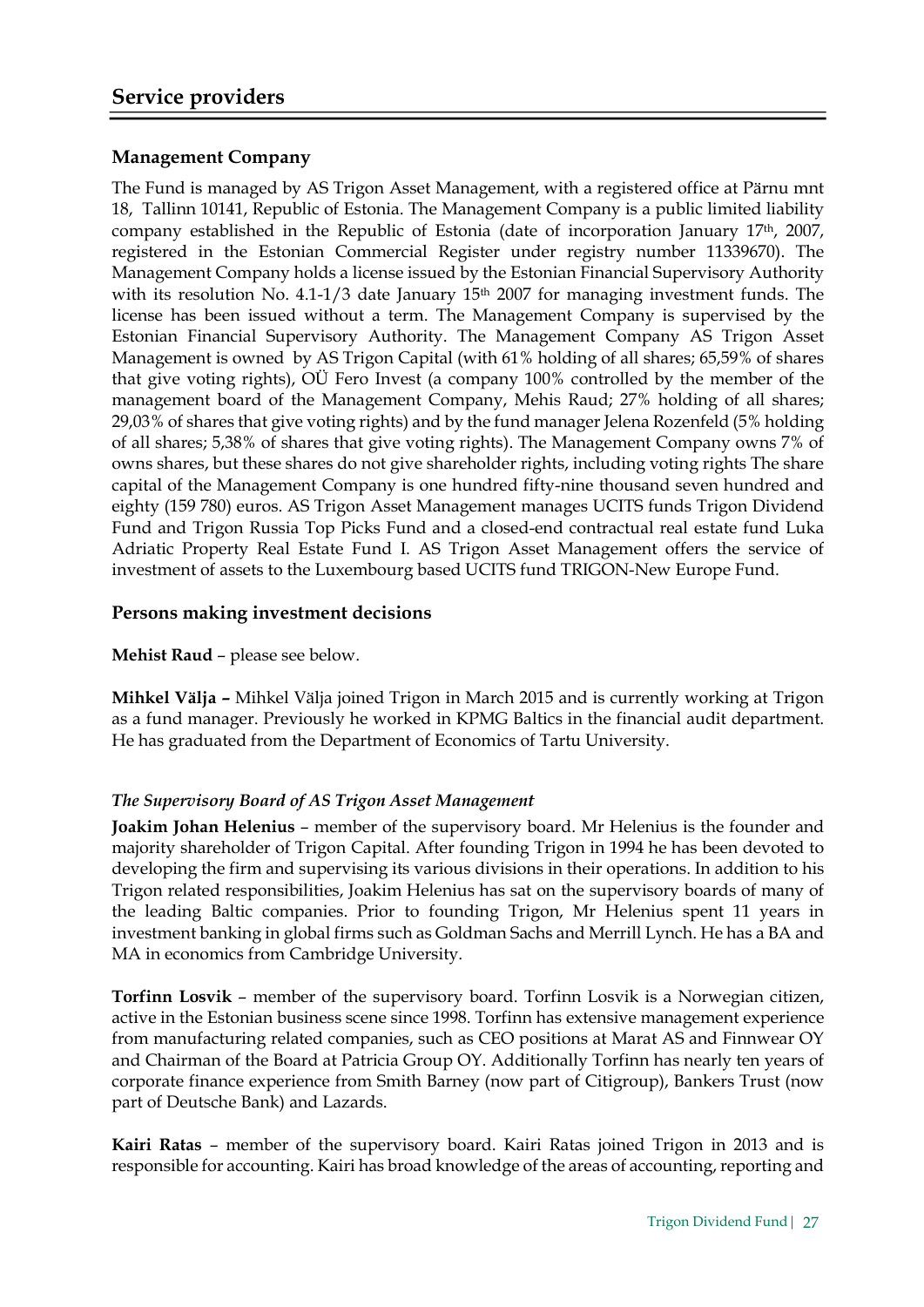management accounting in the financial sector and is pursuing master's degree in the Tallinn University of Technology.

#### The Management Board of AS Trigon Asset Management

Mehis Raud – member of the management board. Mr Raud joined Trigon in 2003 and currently works as a fund manager in the company. Previously he has been involved in Trigon as an equities and derivatives broker and a fundamental and technical analyst. Before joining Trigon he was employed in AS Eesti Ühispank. Mr Raud has graduated from the Department of Economics of the Tallinn University of Technology.

Jelena Rozenfeld -– member of the management board. Jelena Rozenfeld joined Trigon in March 2010. Previously Jelena Rozenfeld worked as an equity and pension funds' manager as well as an equity analyst in Swedbank Investment Funds (2004-2010). Jelena Rozenfeld holds a Master of Science degree in Economics from the Tallinn University of Technology from 2006.

#### Activities of the Management Company

The Management Company has the right, in accordance to the Fund's constitutional documents, to dispose of the assets of the Fund and has other rights resulting form and relating thereto. The Management Company must ensure the investment of the Fund's assets in accordance with the Fund Rules and the Prospectuses, taking into account the imperative requirements of the applicable law. The Management Company invests the assets of the Fund in its own name and on behalf of the unit-holders collectively, i.e. on behalf of the Fund. Upon investing the assets of the Fund, the Management Company shall: obtain sufficient information on the assets which the Management Company intends to acquire or has acquired on behalf of the Fund; monitor the financial situation of the issuer whose securities the Management Company intends to acquire or has acquired on behalf of the Fund; obtain sufficient information with regard to the solvency of the persons with whom they transact on behalf of the Funds.

The Management Company shall manage the assets of the Fund segregated from its own assets, from the assets of other funds and pools of assets managed by the Management Company. The assets of the Fund do not form part of the Management Company's bankruptcy estate and the claims of the Management Company's creditors cannot be satisfied out of such assets.

The Management Company has established and applies remuneration policies in a way and to the extent that is appropriate to its size, internal organisation and the nature, scope and complexity of its activities with the aim:

- to be consistent with, and promote, sound and effective risk management;
- to not encourage risk taking which is inconsistent with the risk profiles of the Funds;
- to not impair compliance with the duty to act in the best interest of the Funds;
- to be in line with the business strategy, objectives, values and interests of the Management Company and the Funds;
- to manage and avoid conflicts of interests that could arise from remuneration practices.

The remuneration policies and practices shall apply to those categories of staff whose professional activities have a material impact on the risk profiles of the Management Company or of the Funds. The details of the up-to-date remuneration policy, including a description of how remuneration and benefits are calculated, the identity of persons responsible for awarding the remuneration and benefits are available on the Management Company web page at www.trigoncapital.com. A paper copy will be made available to the investors free of charge upon request.

#### Delegating the Activities of the Management Company

For better performance of its functions, the Management Company is entitled to delegate its following functions related to management of Fund to third parties, taking into account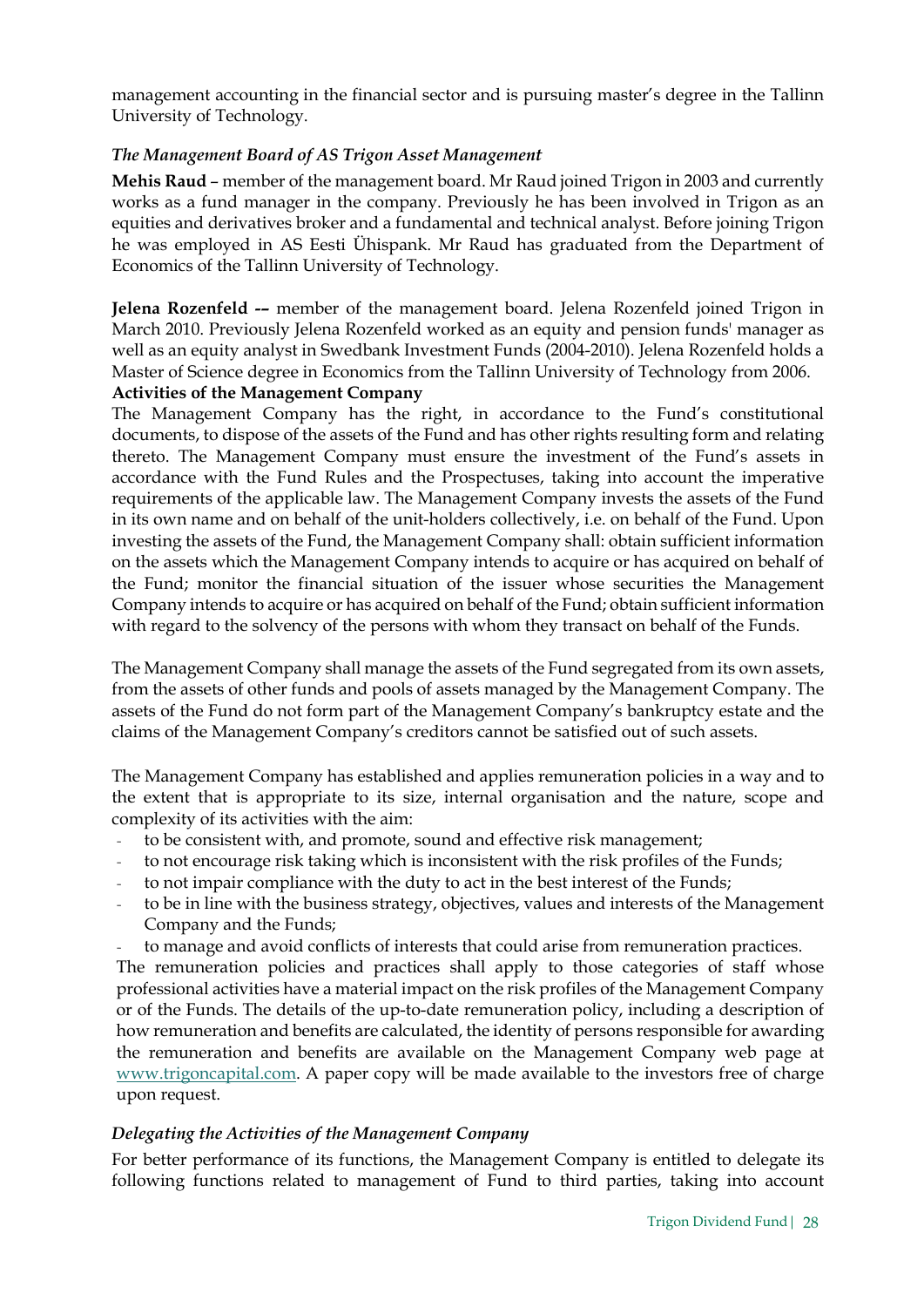restrictions stipulated in the law: investing the Fund's assets; organising the issue and redemption of Units; if necessary issuing evidence of title to the unit-holders; providing necessary information to the Fund's unit-holders and other customer services; organising the distribution of Units; keeping account of the Fund's assets and organising accounting; determining the Fund's net asset value; keeping the register of Units; calculating the Funds' income; monitoring the compliance of the activities of the Management Company and the Funds with the Investment Funds Act and other legislation, including organising a relevant internal audit system; and other functions related to the functions referred to. Delegation of its functions to third parties does not relive the Management Company from its liability in relation to the management of the Fund.

The Management Company has outsourced the function of maintaining the register of Units, organisation of issuing and redemption of Units, and the exercising of due diligence measures deriving from the Money Laundering and Terrorist Financing Prevention Act in respect of unitholders. These functions are performed by Swedbank AS, registry code 10060701, registered address at Liivalaia 8, 15040, Tallinn, the Republic of Estonia. Furthermore, the Management Company has delegated to Swedbank AS the function of accounting of the Funds' assets and organising the accounting of Funds' assets, as well as calculating the net asset value of the Funds and the Units. Delegation of such functions is governed by the agreement entered into by and between the Management Company and Swedbank AS, the procedure of maintaining the register, the data processing rules, the procedure for calculating the net asset value of the funds, and the legislation. Swedbank AS is supervised by the Financial Supervisory Authority of the Republic of Estonia. Swedbank AS is a licensed credit institution and it provides various financial services.

## **Depositary**

The Depositary of the Fund is Swedbank AS, with a registered address at Liivalaia 8, 15040, Tallinn, the Republic of Estonia. The Depositary was incorporated on January 6th 1992 and it is registered in the Estonian Commercial Register under registry number 10060701. Swedbank AS is an authorised credit institution and it offers various financial investment services. The Depositary is supervised by the Financial Supervisory Authority of the Republic of Estonia.

#### Activities of the Depositary

The Depositary of the Funds holds fund's cash, securities and other liquid assets. Depositary does not hold any other assets, unless the Management Company and the Depositary have agreed otherwise. There are also certain other functions that the Depositary performs pursuant to the applicable law. The Depositary has the right, in accordance to the policies provided for in the depositary agreement, to enter into agreements for delegating to third parties the safekeeping of the Fund's assets, performing settlements therewith and performing other functions. The Depositary shall choose the third parties for safe-keeping of the Funds' assets or securities with due care to ensure the reliability of such third parties. The Depositary shall assess before and following the delegation of its functions if the standards of administration and technological solutions and the financial situation of a third party are sufficient for performing the contractual obligations.

The Depositary is liable to compensate to the Fund's, the unit-holders and the Management Company for direct damages caused by the breach of its obligations.

The Depositary may offer services to the Fund or to the Management Company to the extent it does not entail conflicts of interest between the Fund, the Management Company, Fund investors and the Depositary. In case of potential conflicts of interest, the Depositary is only allowed to offer the services if its organizational set up and the level of technical systems are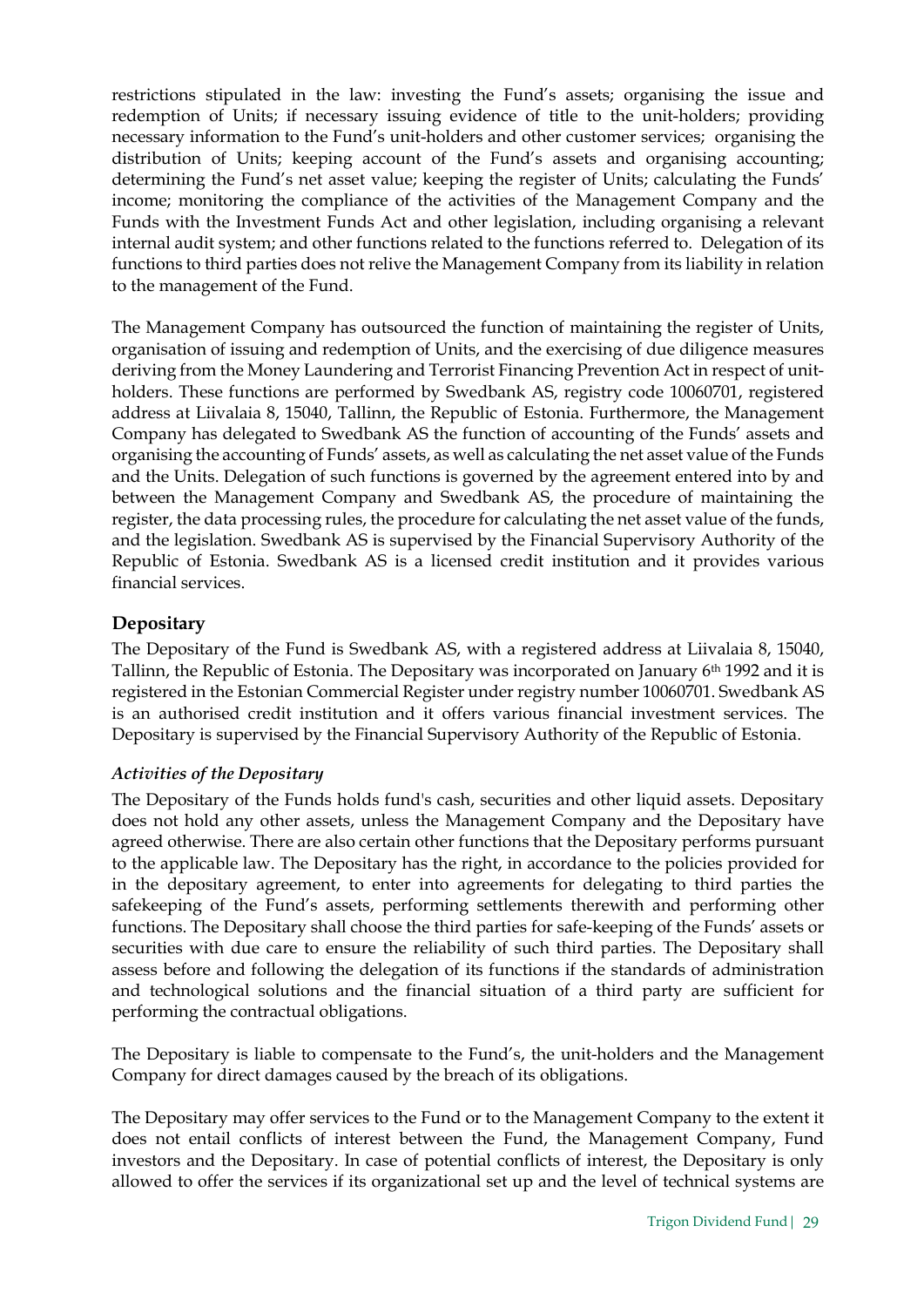sufficient to segregate the depositary functions from the services that create potential conflicting interests.

Conflicts of interest may occur in a situation where Swedbank AS offers different services in addition to the depositary service to the Management Company or to the Fund, for example:

- Services related to fund administration activities (*i.a.* securities valuation);
- Registry keeping and transfer agent services;
- Financial advice or other advisory services;
- Intermediation of securities purchase and sale transactions, including transactions with currencies and derivatives, lending, brokerage services and other financial transactions.

In connection with the above activities:

- Wishes to earn profit and has the right to receive fees and profits, while not being obliged to disclose such amount of profits or nature of fees, including tied benefits, commissions, interests, rebates or other profits related to such services, to the Management Company or the Funds.
- May buy, sell, issue, trade with or hold securities or other financial instruments while being guided by its own interests, the interests of its subsidiaries or other clients.
- May trade on its own behalf or for the account of its clients with the same securities as held in the Fund, including trading on the basis of information that is not available to the Fund or the Management Company.
- May provide similar services to other market participants, including competitors of the Funds.

The organisational set up and the arrangement of the technical systems enable the Depositary to keep the depositary function segregated from the services causing potential conflicts of interest. Efficient internal control systems, division of responsibilities and reporting lines enable the Depositary to identify, manage and avoid conflicts of interests.

The Depositary has the right, in accordance to the policies provided for in the depositary agreement and in the applicable regulations, to delegate to third parties the safekeeping of the Funds' assets. The following sub-custodians have been delegated by the Depositary to safekeep Funds' assets:

| Citibank Europe plc, Bulgaria Branch       | Bulgaria         |
|--------------------------------------------|------------------|
| CITIBANK EUROPE PLC                        | Denmark, Finland |
| <b>ZAO Citibank</b>                        | Russia           |
| <b>SSBI GMBH</b>                           | Germany          |
| Citibank Europe plc Hungarian Branch       | Hungary          |
| Swedbank AB (Latvia)                       | Latvia           |
| Swedbank AB (Lithuania)                    | Lithuania        |
| CITIBANK EUROPE PLC                        | Norway           |
| Bank Handlowy w Warszawie S.A.             | Poland           |
| Citibank Europe plc Dublin, Romania Branch | Romania          |
| Swedbank AB                                | Sweden           |
| State Street Bank & Trust                  | Global           |

For delegating the safekeeping of the Fund's assets, the Depositary ensures that it has sufficient internal procedures for identifying, managing and avoiding conflicts of interests resulting therefrom. For example, the conflicts of interest situation could arise in an event when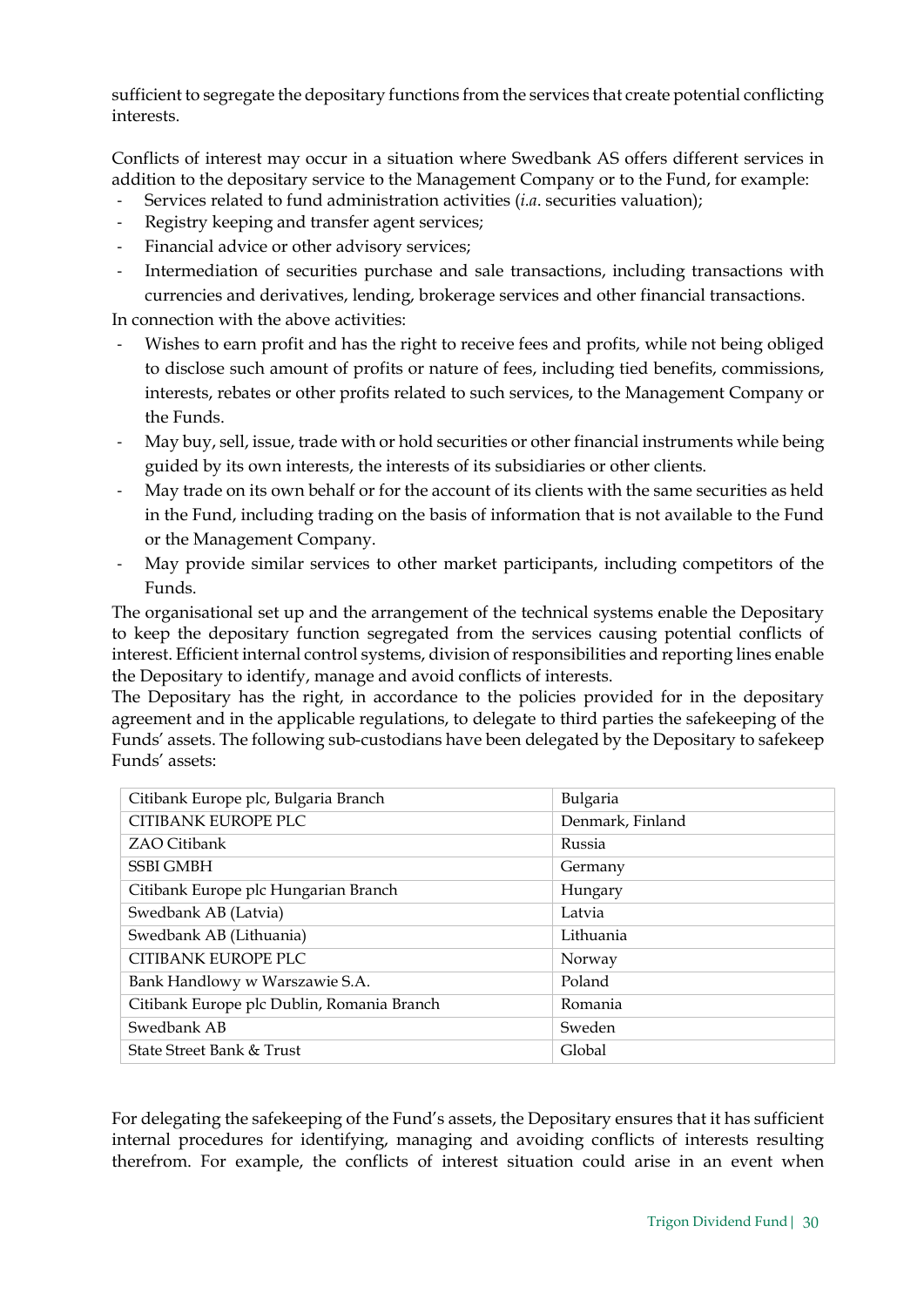safekeeping of assets has been delegated by the Depositary to an entity belonging to the same group with the Depositary.

Upon request, the unit-holder shall be provided with updated information on the persons to whom the depositary's tasks have been delegated, and the description of the conflicts of interest which may arise in the provision of the depositary's services (incl. delegation of tasks).

Members of the Management Board of the Management Company:

Mehis Raud Jelena Rozenfeld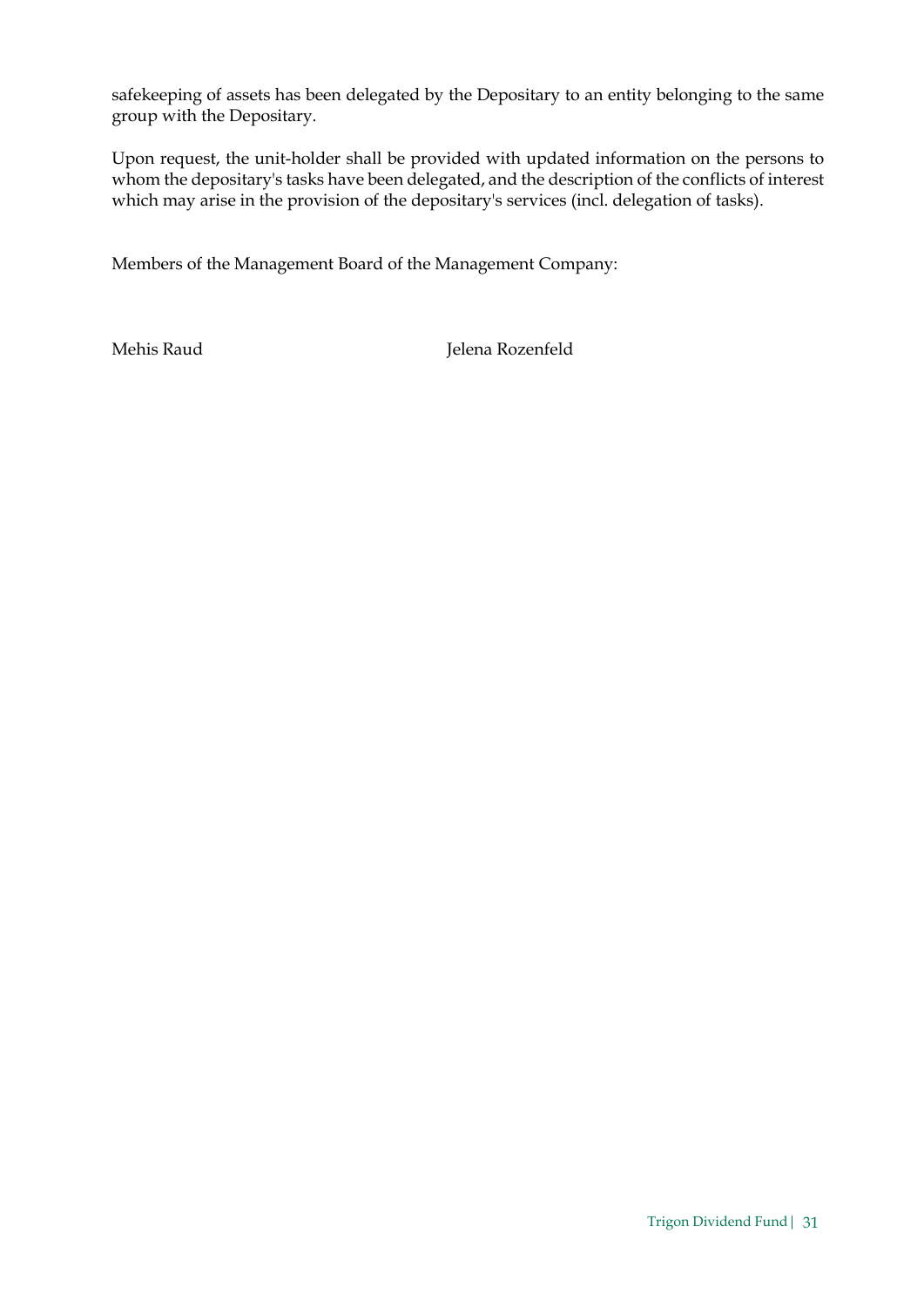### APPENDIX 1 - Rate of return on previous periods

NB! Trigon Dividend Fund's investment strategy and name changed on 28.02.2020 when it started to focus on the equity markets all over the world, while previously the Fund invested in the Baltic region and prior to 2013 in the New Europe region. Performance before 2020 was achieved under conditions that no longer apply.



#### Trigon Dividend Fund C unit (ISIN: EE3600102356):

#### Trigon Dividend Fund eQ unit (ISIN: EE3600076006):